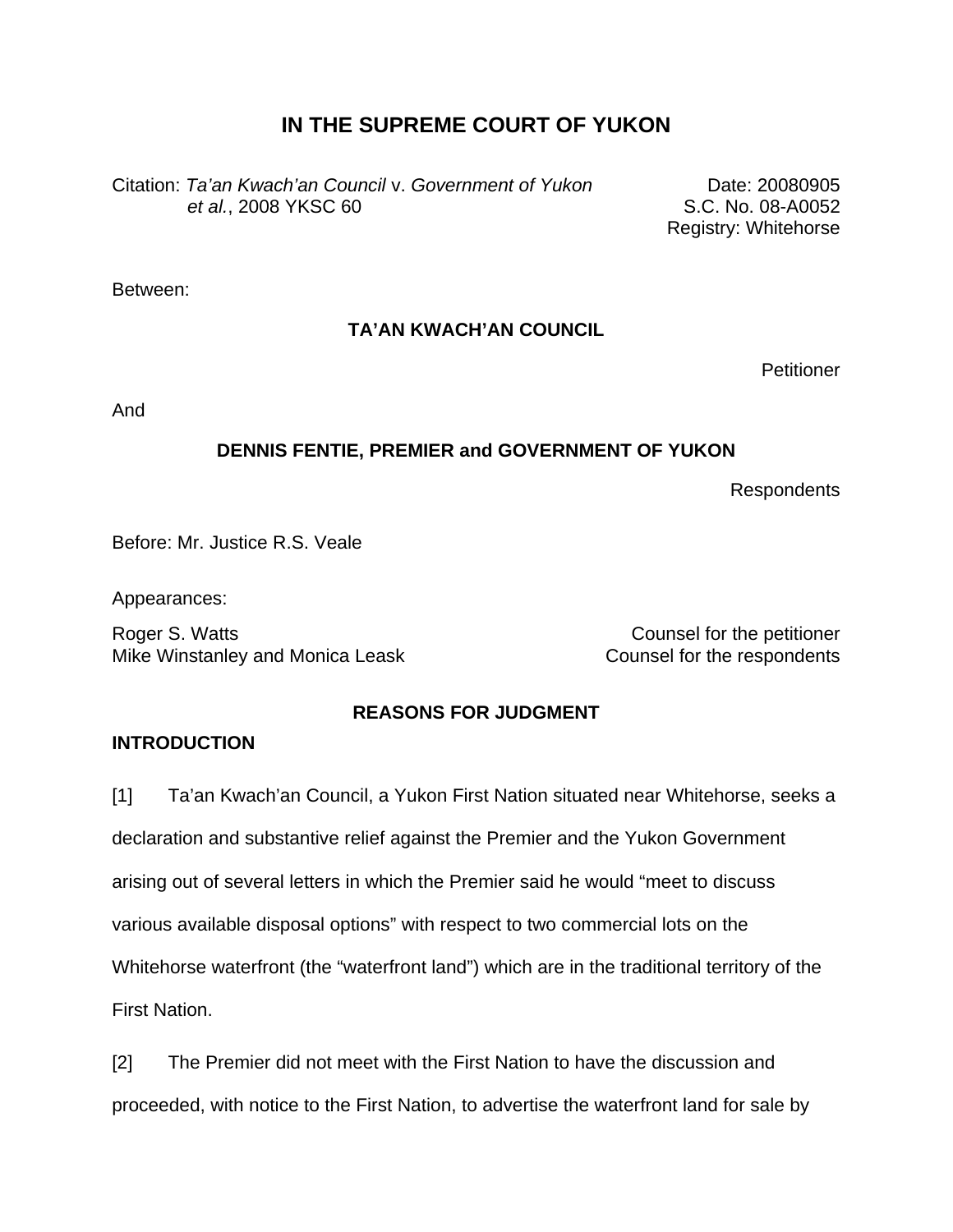public tender. On July 28, 2008, this Court, in a judgment cited as *Ta'an Kwach'an Council* v. *Government of Yukon et al.,* 2008 YKSC 54, granted an interlocutory injunction suspending the tendering process until this hearing. The court ordered that the two tendered bids be opened. Ta'an Kwach'an Council was the low bidder and Vuntut Gwitchin First Nation was the highest bidder.

[3] The Ta'an Kwach'an Council and the Yukon Government have a "government to government" relationship, as the First Nation signed a Final Agreement on January 13, 2002, releasing its aboriginal title against all Non-Settlement Land in exchange for Settlement Land and other treaty rights. It is noteworthy that the Yukon Government and Yukon First Nations are on the leading edge in Canada in establishing these new and respectful relationships in the continuing process of reconciliation mandated by s. 35 of the *Constitution Act, 1982.*

[4] This dispute arises in the context of waterfront land that is Non-Settlement Land that was transferred to the Yukon Government from the City of Whitehorse (the "City") after the treaty was signed.

[5] The first issue to be determined is whether a constitutional duty to consult is triggered in this modern treaty as recently established in *Little Salmon/Carmacks First Nation* v. *Yukon (Minister of Energy, Mines and Resources*), 2008 YKCA 13 (referred to as "*Little Salmon/Carmarks*").

[6] The second issue is whether the principle of the honour of the Crown standing alone triggers the duty to consult based upon the correspondence between the Yukon Government and the Ta'an Kwach'an Council with respect to this commercial waterfront land.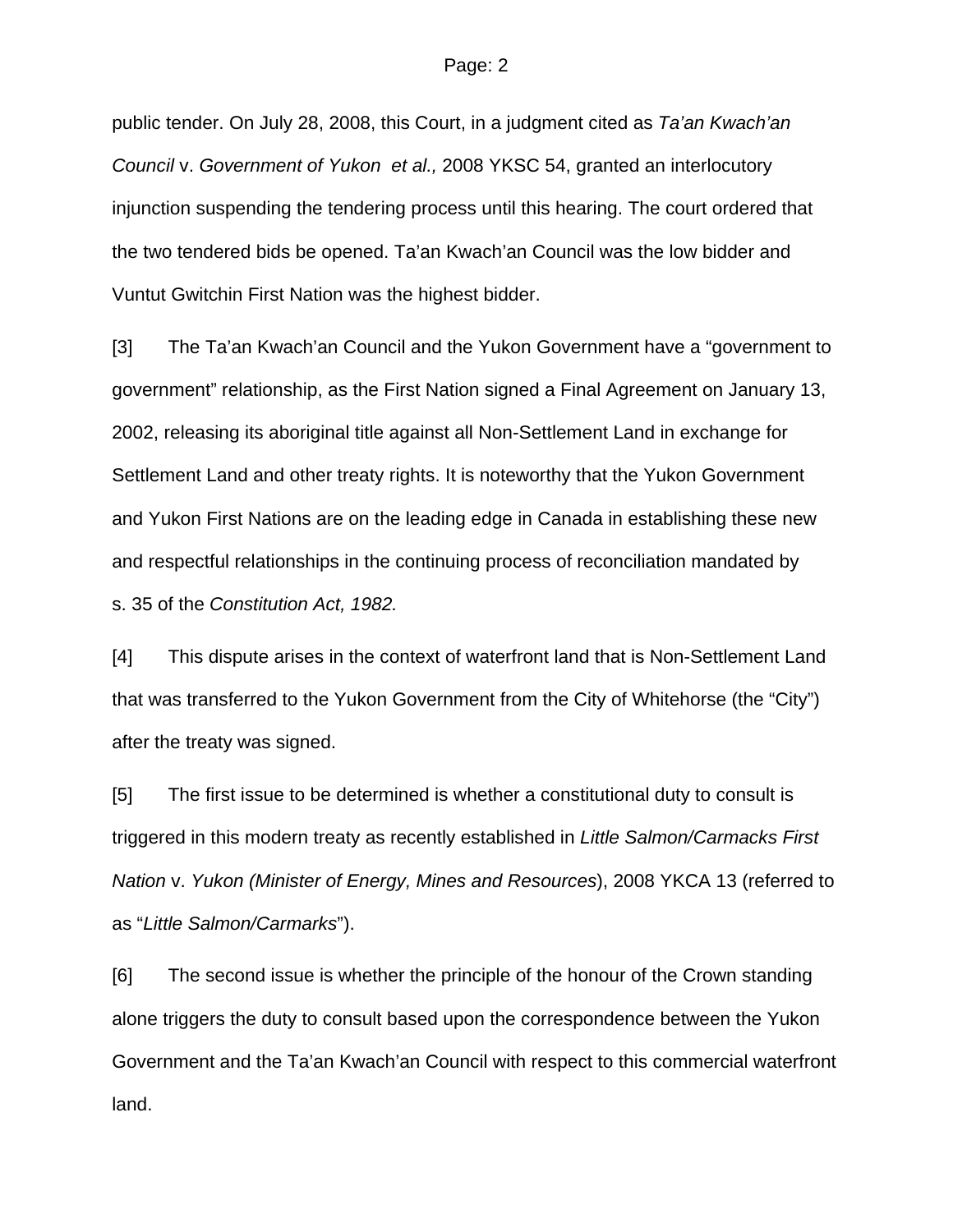#### **FACTS**

[7] The Ta'an Kwach'an Council signed a Final Agreement with Canada and Yukon on January 13, 2002. By the agreement, Ta'an Kwach'an Council received Settlement Land, financial compensation and other rights in exchange for surrendering its aboriginal claims, rights, titles and interests.

[8] Also on January 13, 2002, the Ta'an Kwach'an Council signed a Self-Government Agreement giving the Ta'an Kwach'an Council legal status and certain legislative powers.

[9] On October 17, 2003, the Ta'an Kwach'an Council and Yukon Government signed a Consultation Protocol "to maintain respectful relations", described as "government-to-government relations." The Consultation Protocol explicitly states it is not a binding contract and it was never engaged with respect to this waterfront land.

[10] The waterfront land in question consists of Lot 23 and Lot 40. Lot 40 is the larger parcel and it fronts on the Yukon River. Lot 23, a smaller parcel, is behind Lot 40. The waterfront land is valuable commercial land. It is situated north of a large block of Settlement Land owned by Kwanlin Dun First Nation and described as C-192B. To the north, there is a smaller piece of Crown land entitled C-97FS, that has been selected by Ta'an Kwach'an Council as Settlement Land, subject to the condition that Kwanlin Dun First Nation consents to the parcel becoming Ta'an Kwach'an Council Settlement Land. There is no evidence that Kwanlin Dun First Nation has consented and as a result, by the terms of the Final Agreement, parcel C-97FS is not Settlement Land and remains Crown land. However, a nearby island in the Yukon River, called Kishwoot Island is Ta'an Kwach'an Council Settlement Land.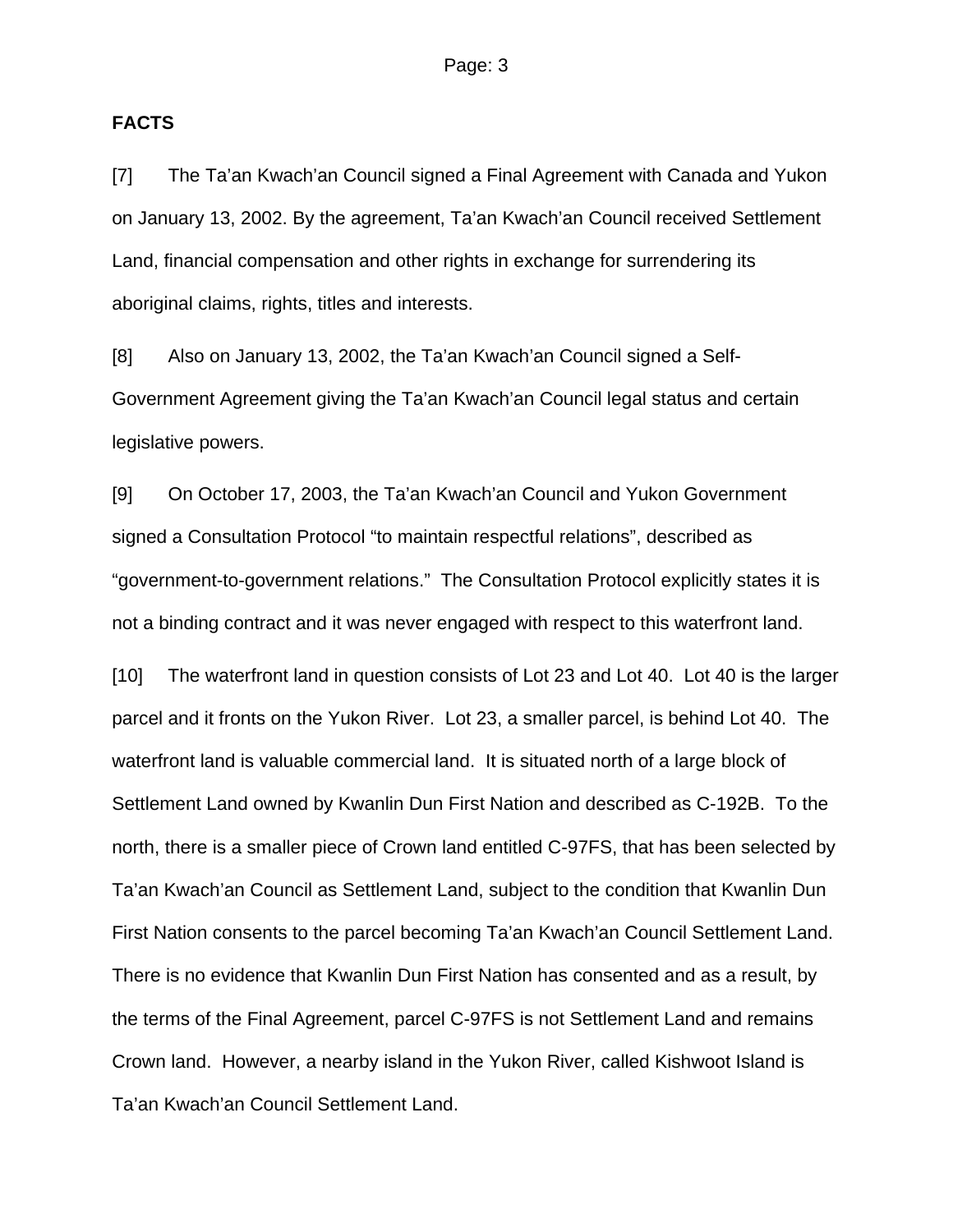[11] The waterfront land has been held privately since the early 1900s and was never available for selection during the land claims settlement process. The City of Whitehorse purchased the waterfront land in the 1990s.

[12] In 2004, the City of Whitehorse announced that it would host the 2007 Canada Winter Games, which required funding from Canada, the Yukon Government and the City. On June 18, 2004, the Mayor of Whitehorse confirmed in writing that the Ta'an Kwach'an Council had expressed an interest in buying the waterfront land. The City advised that it was not ready for discussions at that time.

[13] On February 14, 2005, the City and the Yukon Government entered into a funding agreement for the construction of the Athlete's Village for the Canada Winter Games. As part of that arrangement, the City agreed to sell the waterfront land to the Yukon Government for two million dollars.

[14] On April 6, 2005, the Chiefs of the Ta'an Kwach'an Council and Kwanlin Dun First Nation met with the Premier of Yukon regarding the waterfront land which was then being purchased by the Yukon Government from the City.

[15] The Kwanlin Dun First Nation is situated in the City of Whitehorse and has a similar and overlapping traditional territory to Ta'an Kwach'an Council. Although its name appears from time to time in the factual circumstances of this case, Kwanlin Dun First Nation is not a party to, nor a participant in, these proceedings.

[16] The Premier confirmed by letter dated April 26, 2005:

"As I indicated at [the meeting], the Yukon Government is prepared to discuss the various options available for these two properties, including the possible sale of these lots, with the Kwanlin Dun First Nation and the Ta'an Kwach'an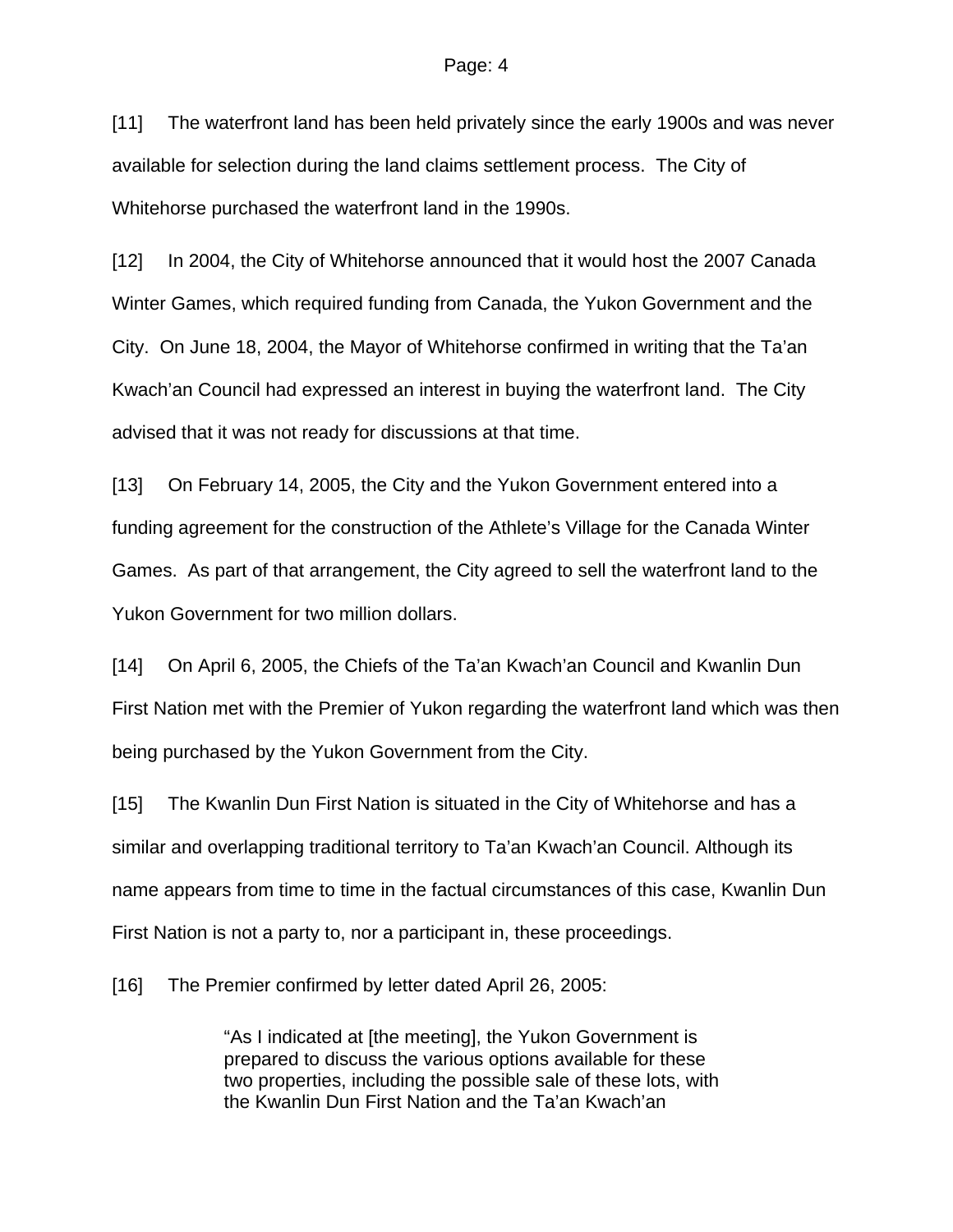Council once the Canada Winter Games have been completed in 2007."

[17] The Chief of Kwanlin Dun First Nation replied by letter dated July 20, 2005

confirming their interest in purchasing the waterfront land. He stated:

"As you are aware, KDFN is planning for the construction of our Cultural Centre on parcel C-192B. The Cultural Centre is the first phase of our waterfront development. Future developments will include an urban neighbourhood with a mixture of commercial, retail, and office space, with a highend country inn. Acquiring Lots 8 and 9 will allow KDFN to continue our development process that will complement the waterfront plan and provide continuity within the revitalized waterfront neighbourhood."

[18] The Premier of Yukon replied by letter dated September 6, 2005, that:

"As was contemplated in my letter of April 26, 2005, the Yukon Government is prepared to discuss the various options available for these two properties with the Kwanlin Dun First Nation and the Ta'an Kwach'an Council, once the Canada Winter Games have been completed in 2007."

[19] The Ta'an Kwach'an Council was similarly interested in the waterfront land to

realize their plans for new community facilities within Whitehorse.

[20] By letter dated January 9, 2007, the Chief of Kwanlin Dun First Nation again

wrote the Premier confirming their interest in purchasing the waterfront land and their

desire to discuss the options available for purchase of the properties. The Premier of

Yukon replied by letter dated January 24, 2007, that the Yukon Government accepted

their letter "as notice of interest of Kwanlin Dun First Nation in purchasing the

properties." He concluded:

"… As these are public lands, the Government of Yukon must act in the public interest regarding the future disposition of these lots."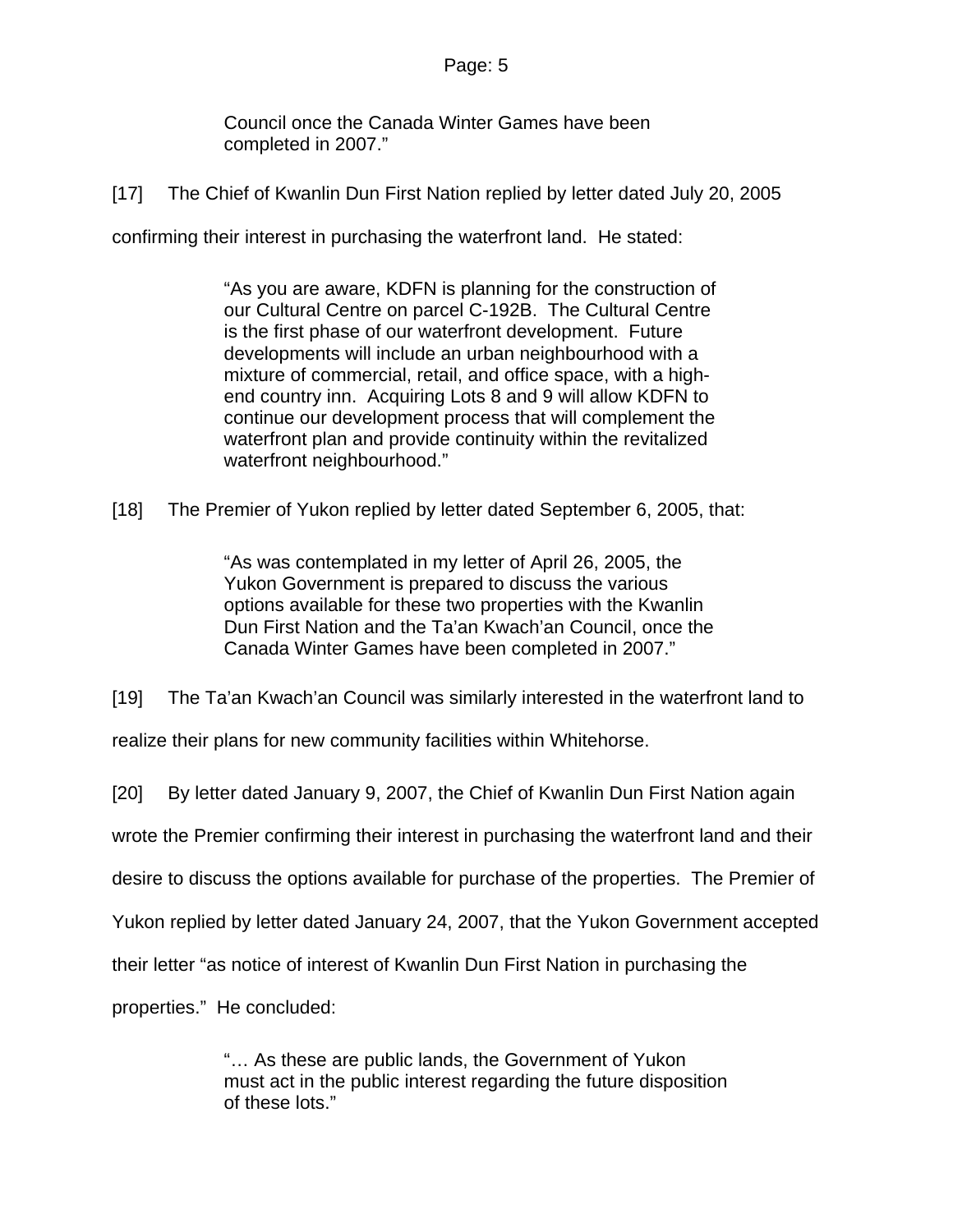[21] On March 19, 2007, the Chief of Ta'an Kwach'an Council wrote the Premier stating:

> "Now that the Canada Winter Games have come and gone, our attention is once again focussed on the above two properties. We once again express our interest in purchasing the above mentioned properties and are prepared to meet with you regarding the lots on the waterfront. We also need to review the terms of the Memorandum of Agreement including roles and responsibilities and management of future waterfront development projects and ensure the ongoing communication between the parties concerned.

I look forward to an amiable and mutually beneficial working relationship and suggest a meeting at your earliest convenience."

[22] By letter dated June 6, 2007, the Premier of Yukon replied that he acknowledged

the notice of interest of both First Nations in the waterfront land and stated:

"Canada Winter Games have now concluded, however the noted lots have not yet been transferred to the Government of Yukon from City of Whitehorse. Once this transfer is finalized, and the lands are held by the Commissioner, we will be in a position to meet to discuss this matter. As outlined in the April 28, 2005 letter, Yukon is prepared to discuss various available disposal options for the properties. As these are to become public lands, the Government of Yukon must act in the public interest regarding future disposition of the lots."

[23] Also in early 2007, the Grand Chief of the Council of Yukon First Nations, the

umbrella organization of Yukon First Nations, met with the Premier to discuss the

possible acquisition of the waterfront land and adjacent properties by the Council for a

new administration building. The Premier advised the Grand Chief that future

transactions would have to wait for the conclusion of the Canada Winter Games.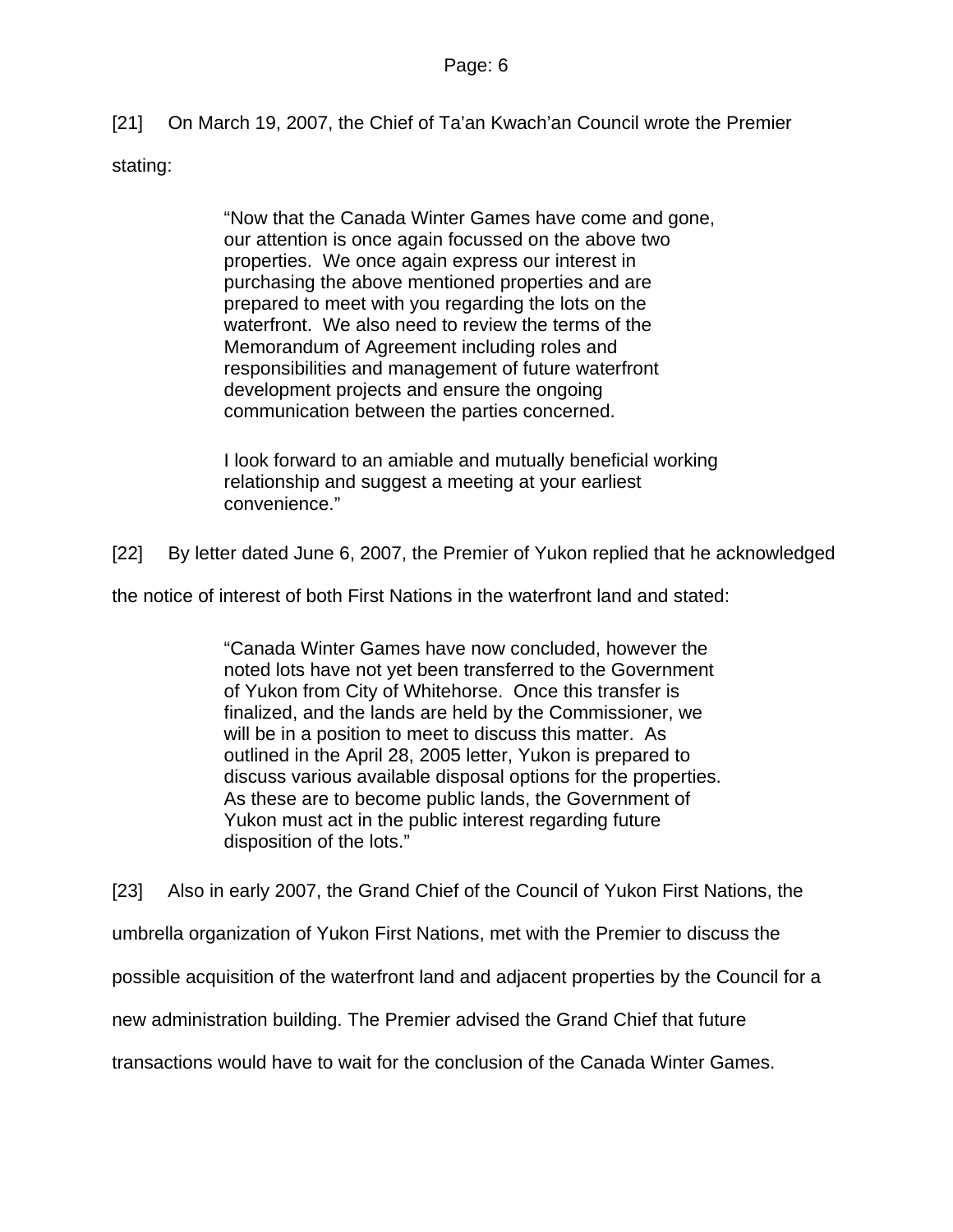[24] The Grand Chief met with the Premier following the conclusion of the Canada Winter Games and attempted to secure a commitment to purchase the waterfront land. The Premier advised the Grand Chief that before the waterfront land was to be transferred to any party, he would have to meet with representatives of the Ta'an Kwach'an Council and Kwanlin Dun First Nation as he was committed to have discussions with them first concerning disposition of the waterfront land.

[25] The next communication of any kind from the Premier to the Chief of the Ta'an Kwach'an Council was a telephone call on June 19, 2008, one year after his last correspondence dated June 6, 2007. The Chief stated in her affidavit that "the Premier advised me that the Government intended to unilaterally advertise the Lands for sale by public tender within the coming days". She had received no warning that this would occur, rather than the purchase discussions she had previously understood would occur with the Ta'an Kwach'an Council and the Kwanlin Dun First Nation. By letter dated June 20, 2008, the Premier confirmed the waterfront land would be publicly tendered for sale as of June 25, 2008, with bids to be received by 5 p.m. on July 16, 2008.

[26] The Yukon Government's Director of Constituency Services, who sat in on the Premier's conference call said that the Chief seemed surprised by the short time frame and that the Chief did not refer to the previous letters or any aboriginal or treaty rights. The Director of Constituency Services also confirmed that the Chief of the Ta'an Kwach'an Council made two further calls on July 4 and July 8, requesting to meet with the Premier. She advised the Chief that the Premier was out of the office. The Premier left on July 14, 2008, for Quebec City meetings.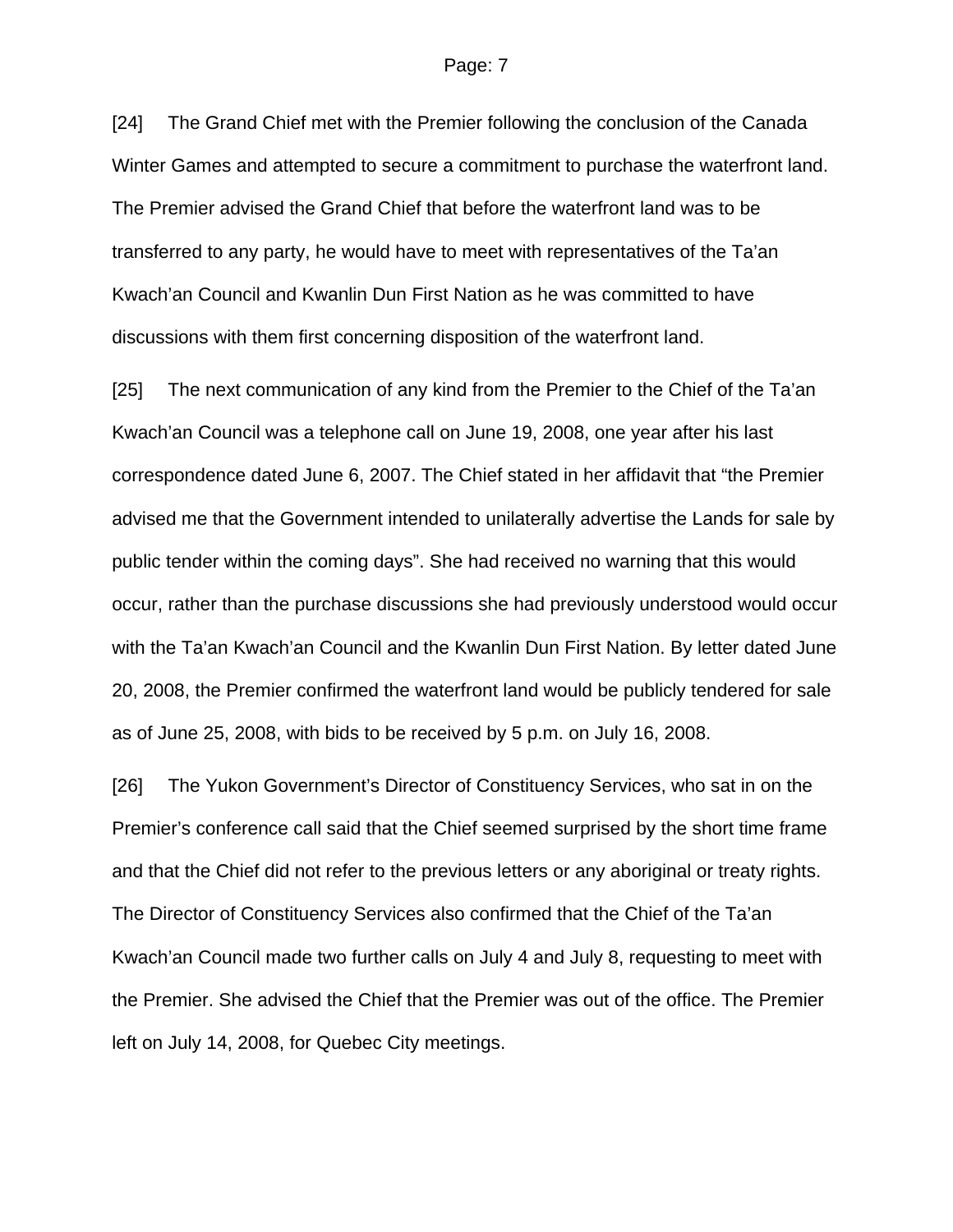[27] By letter to the Premier dated July 15, 2008, the Chief of the Ta'an Kwach'an

Council set out the history of the verbal and written commitments of the Premier since

April 2005 to "discuss various options available for [the waterfront land], including the

possible sale of these lots, with the Kwanlin Dun First Nation and the Ta'an Kwach'an

Council once the Canada Winter Games have been completed in 2007".

[28] Ta'an Kwach'an Council filed its petition in court on July 16, 2008 and the

Premier, by letter dated July 22, 2008, stated among other things, that:

"In previous correspondence (appended to your Affidavit as Evidence) to both you and to Chief Smith, I have noted that the Yukon Government must act in the public interest in any possible disposition of these properties. The public interest includes ensuring a fair and reasonable return for the public. As both First Nations had indicated an interest in these lots, it was determined by Yukon that the fairest, and most open and transparent option, was to put the lots out for public tender."

[29] The Ta'an Kwach'an Council and Vuntut Gwitchin Limited Partnership submitted bids under numbered companies. The Vuntut Gwitchin Limited Partnership submitted the highest bids for the waterfront land, being \$621,001 for Lot 23 and \$2,617,000 for Lot 40.

[30] The Premier did not file affidavit evidence. The Manager of Lands Branch filed an affidavit but did not refer to the exchange of letters between the Premier and the two First Nations. The Manager of Lands Branch stated that the *Lands Act*, R.S.Y. 2002, c. 122, did not apply but the spirit and intent of the *Lands Act* was adhered to. The *Lands Act* provides that the Minister may dispose of Yukon lands only after receiving an application or by public tender. The Manager of Lands Branch said that "it was determined that Lots 23 and 40 should be sold for not less than the appraised value".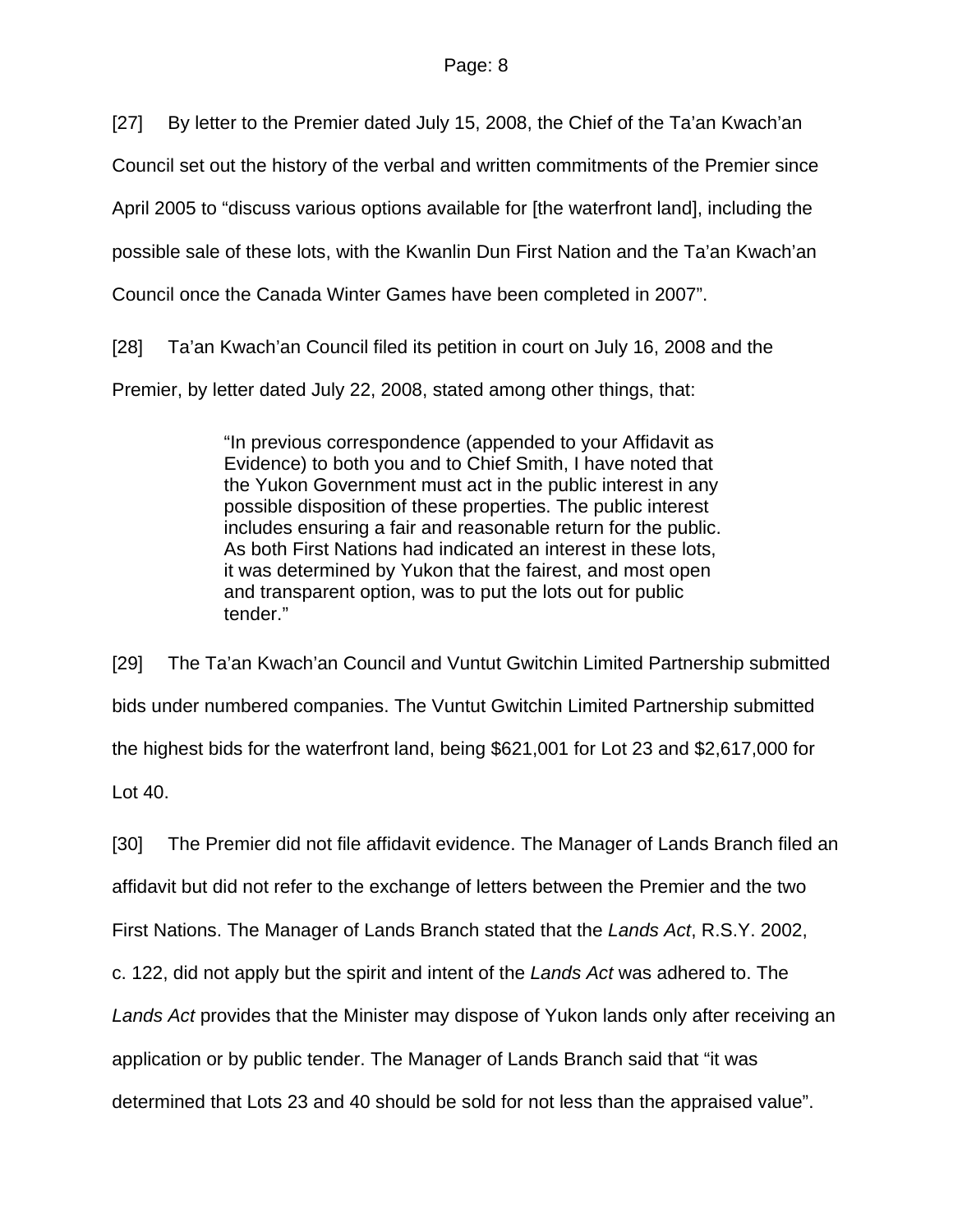The City of Whitehorse established June 17, 2008, as the date it would announce that its lots, which were nearby the waterfront lands, would be offered for sale by public tender. The Manager of Lands Branch decided that it would be beneficial to coordinate tender deadlines with the City of Whitehorse tender deadlines.

[31] There was no cross-examination on the affidavits filed by each party.

- [32] I conclude the following from the facts:
	- 1. The Premier made an unambiguous commitment to "discuss the various options available for these two properties, including the possible sale of these lots, with the Kwanlin Dun First Nation and the Ta'an Kwach'an Council once the 2007 Canada Winter Games had been completed", subject to the public interest.
	- 2. The Ta'an Kwach'an Council did not specifically notify the Premier that a treaty right was involved or being relied upon prior to this litigation. Indeed, the correspondence suggested only an interest in purchasing the waterfront land.
	- 3. The Premier did notify the Chief of Ta'an Kwach'an Council of the decision to make the lands available for sale by public tender immediately prior to notifying the public.
	- 4. No discussion ever took place about "the various available disposal options" with the Ta'an Kwach'an Council.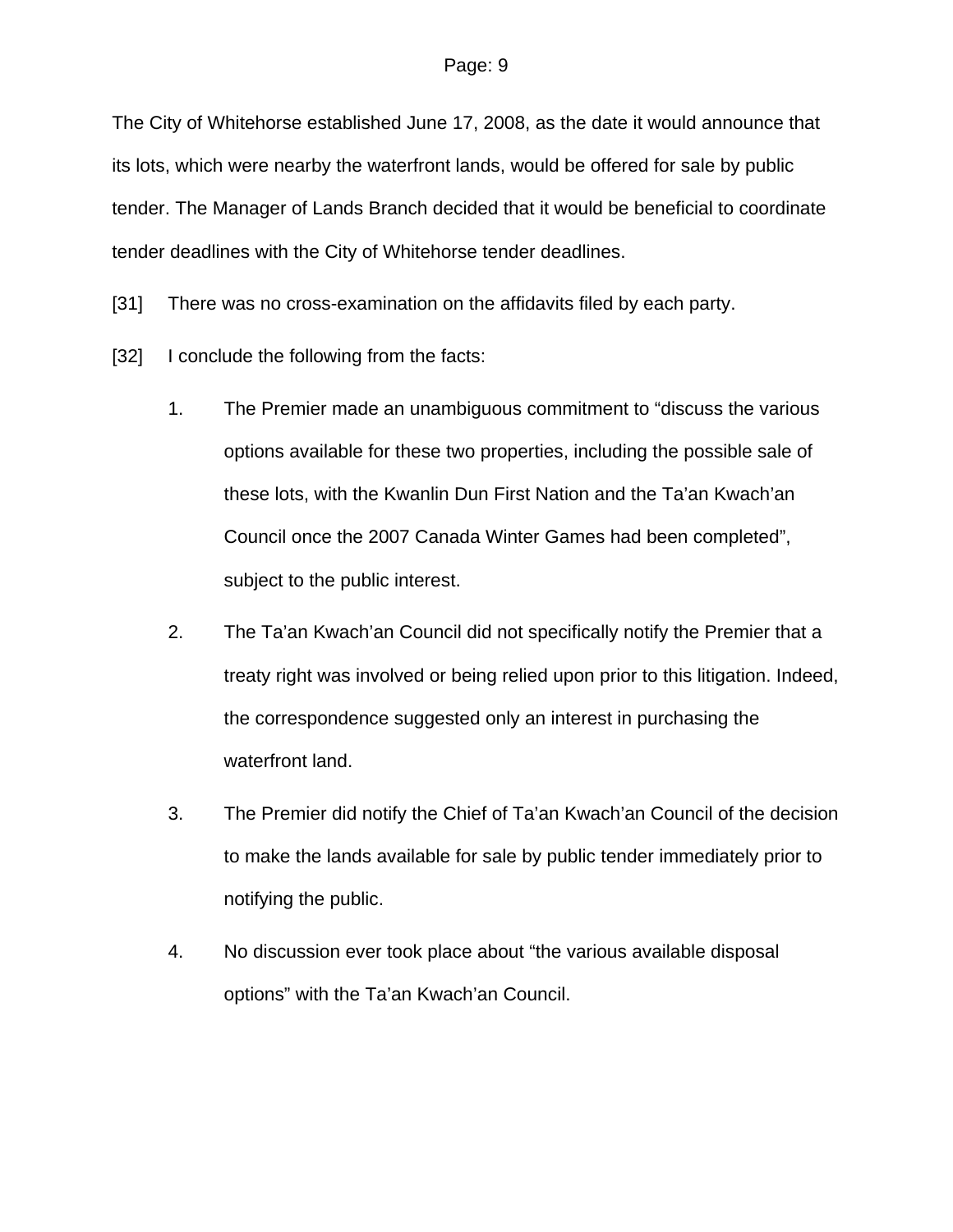# **THE CONSTITUTIONAL DUTY TO CONSULT**

[33] The constitutional duty of government to consult and where possible to

accommodate First Nations arose in the context of pre-treaty aboriginal claims in the

cases of *Haida Nation* v. *British Columbia (Minister of Forests)*, 2004 SCC 73, and *Taku* 

*River Tlingit First Nation* v. *British Columbia (Project Assessment Director)*, 2004 SCC

74, (hereafter "*Haida Nation*" and "*Taku River*")*.* It is a duty based upon s. 35 of the

*Constitution Act, 1982*, which states as follows:

(1) The existing aboriginal and treaty rights of the aboriginal peoples of Canada are hereby recognized and affirmed.

…

(3) For greater certainty, in subsection (1) "treaty rights" includes rights that now exist by way of land claims agreements or may be so acquired.

[34] In *Haida Nation*, McLachlin C.J. set out the sources of a duty to consult and

accommodate in paras. 16 – 19:

"[16] The government's duty to consult with Aboriginal peoples and accommodate their interests is grounded in the honour of the Crown. The honour of the Crown is always at stake in its dealings with Aboriginal peoples: see for example *R. v. Badger*, [\[1996\] 1 S.C.R. 771,](http://www.lexisnexis.com/ca/legal/search/runRemoteLink.do?service=citation&langcountry=CA&risb=21_T4455665247&A=0.8030896424373528&linkInfo=CA%23SCR%23year%251996%25page%25771%25vol%251%25sel2%251%25sel1%251996%25&bct=A) at para. 41; *R. v. Marshall*, [\[1999\] 3 S.C.R. 456](http://www.lexisnexis.com/ca/legal/search/runRemoteLink.do?service=citation&langcountry=CA&risb=21_T4455665247&A=0.40530514518031524&linkInfo=CA%23SCR%23year%251999%25page%25456%25vol%253%25sel2%253%25sel1%251999%25&bct=A). It is not a mere incantation, but rather a core precept that finds its application in concrete practices.

[17] The historical roots of the principle of the honour of the Crown suggest that it must be understood generously in order to reflect the underlying realities from which it stems. In all its dealings with Aboriginal peoples, from the assertion of sovereignty to the resolution of claims and the implementation of treaties, the Crown must act honourably. Nothing less is required if we are to achieve "the reconciliation of the pre-existence of aboriginal societies with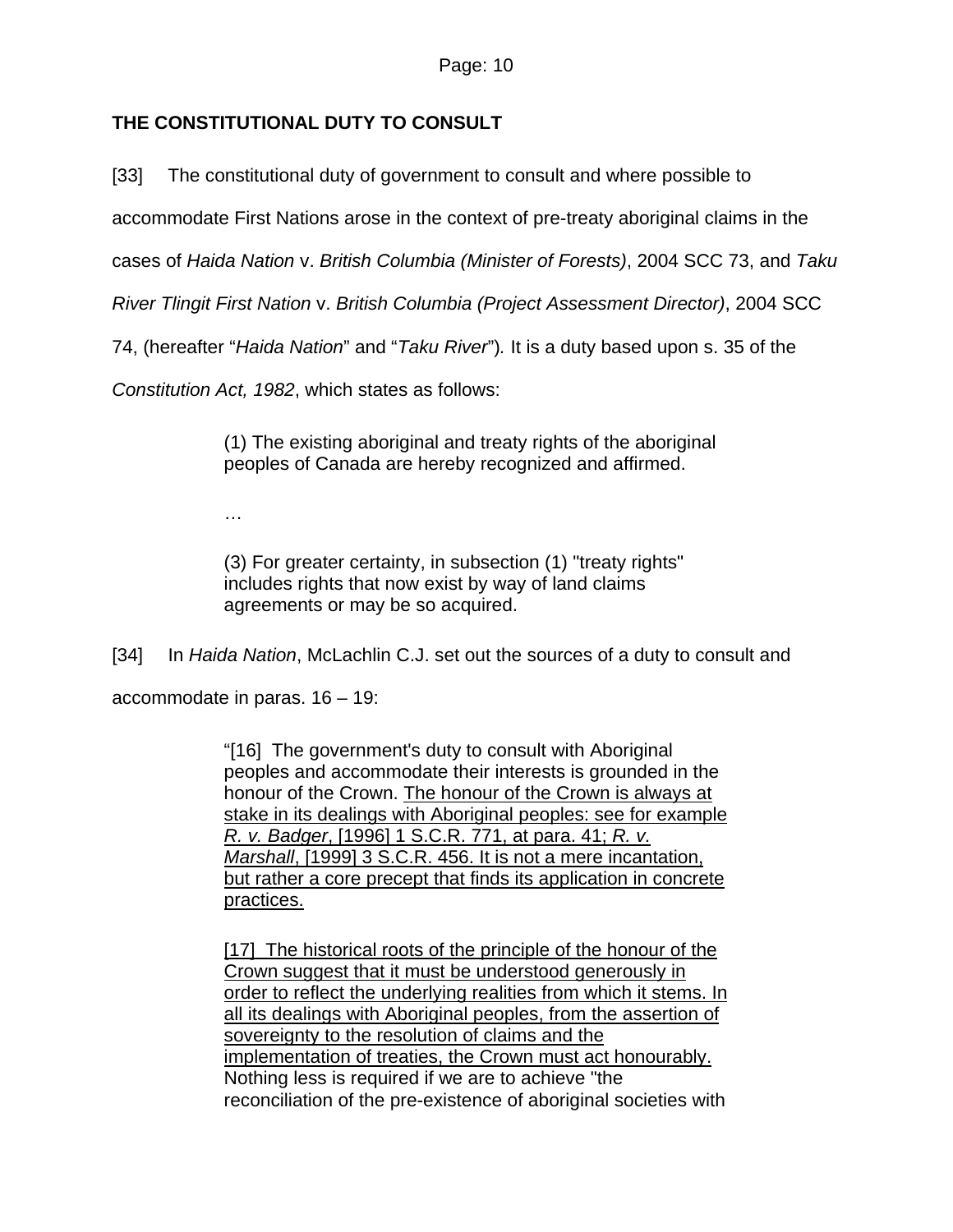the sovereignty of the Crown": *Delgamuukw, supra*, at para. 186, quoting *Van der Peet, supra*, at para. 31.

[18] The honour of the Crown gives rise to different duties in different circumstances. Where the Crown has assumed discretionary control over specific Aboriginal interests, the honour of the Crown gives rise to a fiduciary duty: *Wewaykum Indian Band v. Canada*, [\[2002\] 4 S.C.R. 245,](http://www.lexisnexis.com/ca/legal/search/runRemoteLink.do?service=citation&langcountry=CA&risb=21_T4455665247&A=0.8826765745101007&linkInfo=CA%23SCR%23year%252002%25page%25245%25vol%254%25sel2%254%25sel1%252002%25&bct=A) [2002 SCC 79](http://www.lexisnexis.com/ca/legal/search/runRemoteLink.do?service=citation&langcountry=CA&risb=21_T4455665247&A=0.407941164239341&linkInfo=CA%23SCC%23onum%2579%25year%252002%25decisiondate%252002%25sel1%252002%25&bct=A), at para. 79. …

[19] The honour of the Crown also infuses the processes of treaty making and treaty interpretation. In making and applying treaties, the Crown must act with honour and integrity, avoiding even the appearance of "sharp dealing" (*Badger*, at para. 41). Thus in *Marshall, supra*, at para. 4, the majority of this Court supported its interpretation of a treaty by stating that "nothing less would uphold the honour and integrity of the Crown in its dealings with the Mi'kmaq people to secure their peace and friendship ...". (my emphasis)

[35] The Chief Justice puts the duty to consult and accommodate in its historical

context as follows, at para. 25:

"Put simply, Canada's Aboriginal peoples were here when Europeans came, and were never conquered. Many bands reconciled their claims with the sovereignty of the Crown through negotiated treaties. Others, notably in British Columbia, have yet to do so. The potential rights embedded in these claims are protected by s. 35 of the *Constitution Act, 1982*. The honour of the Crown requires that these rights be determined, recognized and respected. This, in turn, requires the Crown, acting honourably, to participate in processes of negotiation. While this process continues, the honour of the Crown may require it to consult and, where indicated, accommodate Aboriginal interests."

[36] In *Haida Nation*, the Supreme Court of Canada clearly stated that the duty to consult and accommodate arises at the outset of the government – First Nation relationship and continues as a process under s. 35(1) of the *Constitution Act*, *1982,* 

and wrote at paras. 32 and 35: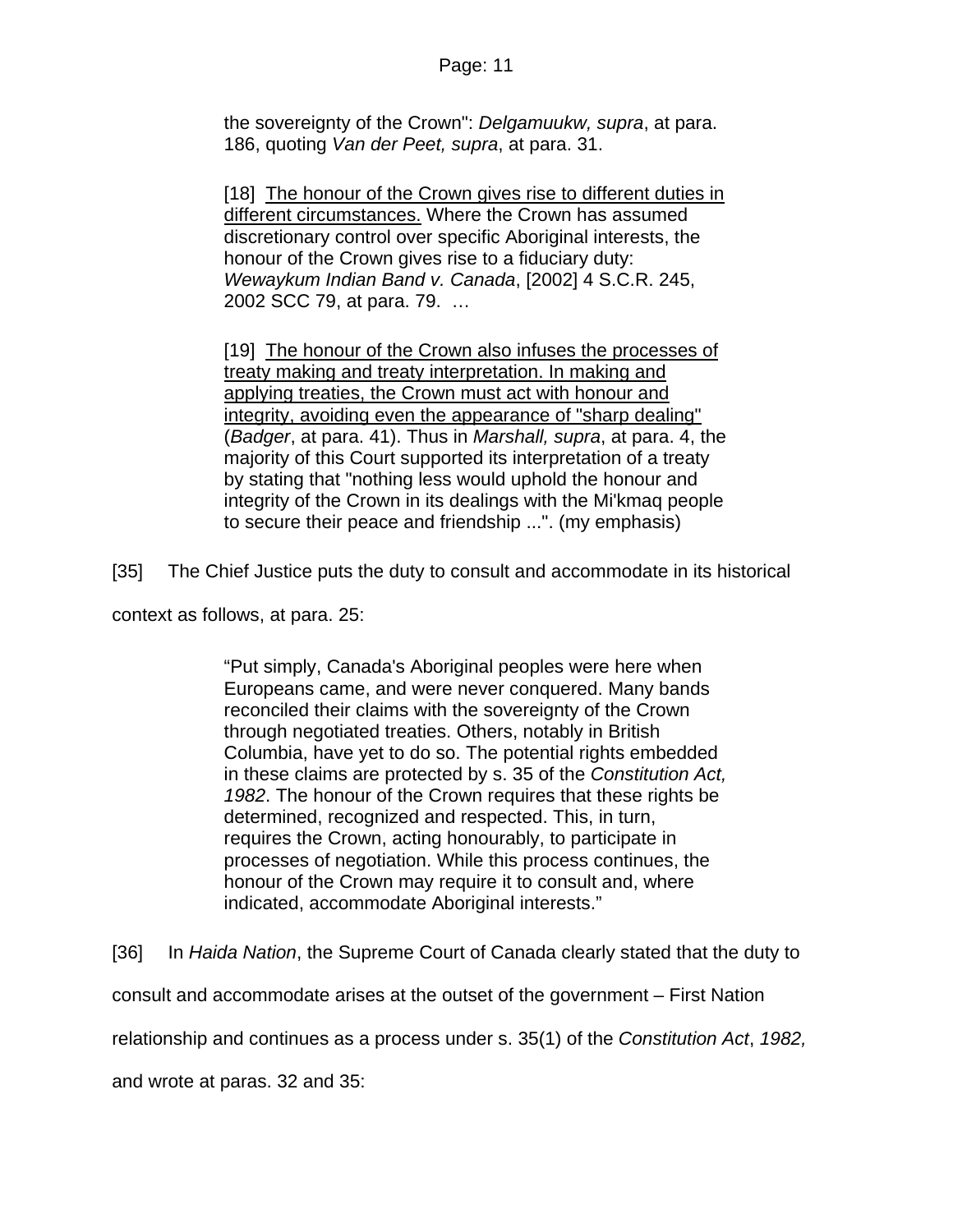"[32] The jurisprudence of this Court supports the view that the duty to consult and accommodate is part of a process of fair dealing and reconciliation that begins with the assertion of sovereignty and continues beyond formal claims resolution. Reconciliation is not a final legal remedy in the usual sense. Rather, it is a process flowing from rights guaranteed by s. 35(1) of the *Constitution Act, 1982*. This process of reconciliation flows from the Crown's duty of honourable dealing toward Aboriginal peoples, which arises in turn from the Crown's assertion of sovereignty over an Aboriginal people and *de facto* control of land and resources that were formerly in the control of that people. As stated in *Mitchell v. M.N.R.*, [\[2001\] 1 S.C.R. 911](http://www.lexisnexis.com/ca/legal/search/runRemoteLink.do?service=citation&langcountry=CA&risb=21_T4455665247&A=0.6668913325710718&linkInfo=CA%23SCR%23year%252001%25page%25911%25vol%251%25sel2%251%25sel1%252001%25&bct=A), [2001 SCC 33,](http://www.lexisnexis.com/ca/legal/search/runRemoteLink.do?service=citation&langcountry=CA&risb=21_T4455665247&A=0.8681776537213108&linkInfo=CA%23SCC%23onum%2533%25year%252001%25decisiondate%252001%25sel1%252001%25&bct=A) at para. 9, "[w]ith this assertion [sovereignty] arose an obligation to treat aboriginal peoples fairly and honourably, and to protect them from exploitation" (emphasis added).

…

[35] But, when precisely does a duty to consult arise? The foundation of the duty in the Crown's honour and the goal of reconciliation suggest that the duty arises when the Crown has knowledge, real or constructive, of the potential existence of the Aboriginal right or title and contemplates conduct that might adversely affect it: see *Halfway River First Nation v. British Columbia (Ministry of Forests)*, [\[1997\]](http://www.lexisnexis.com/ca/legal/search/runRemoteLink.do?service=citation&langcountry=CA&risb=21_T4455665247&A=0.8164846933636222&linkInfo=CA%23CNLR%23year%251997%25page%2545%25vol%254%25sel2%254%25sel1%251997%25&bct=A)  [4 C.N.L.R. 45](http://www.lexisnexis.com/ca/legal/search/runRemoteLink.do?service=citation&langcountry=CA&risb=21_T4455665247&A=0.8164846933636222&linkInfo=CA%23CNLR%23year%251997%25page%2545%25vol%254%25sel2%254%25sel1%251997%25&bct=A) (B.C.S.C.), at p. 71, *per* Dorgan J."

[37] In the companion *Taku River* judgment, also a pre-treaty case, Chief Justice

McLachlin stated in para. 24:

"… In all its dealings with Aboriginal peoples, the Crown must act honourably, in accordance with its historical and future relationship with the Aboriginal peoples in question. The Crown's honour cannot be interpreted narrowly or technically, but must be given full effect in order to promote the process of reconciliation mandated by s. 35(1)." (my emphasis)

[38] Despite these strong statements from the Court, the Government of Canada

continued to assert that the duty to consult and accommodate did not apply to

government – First Nation relationships after the signing of treaties.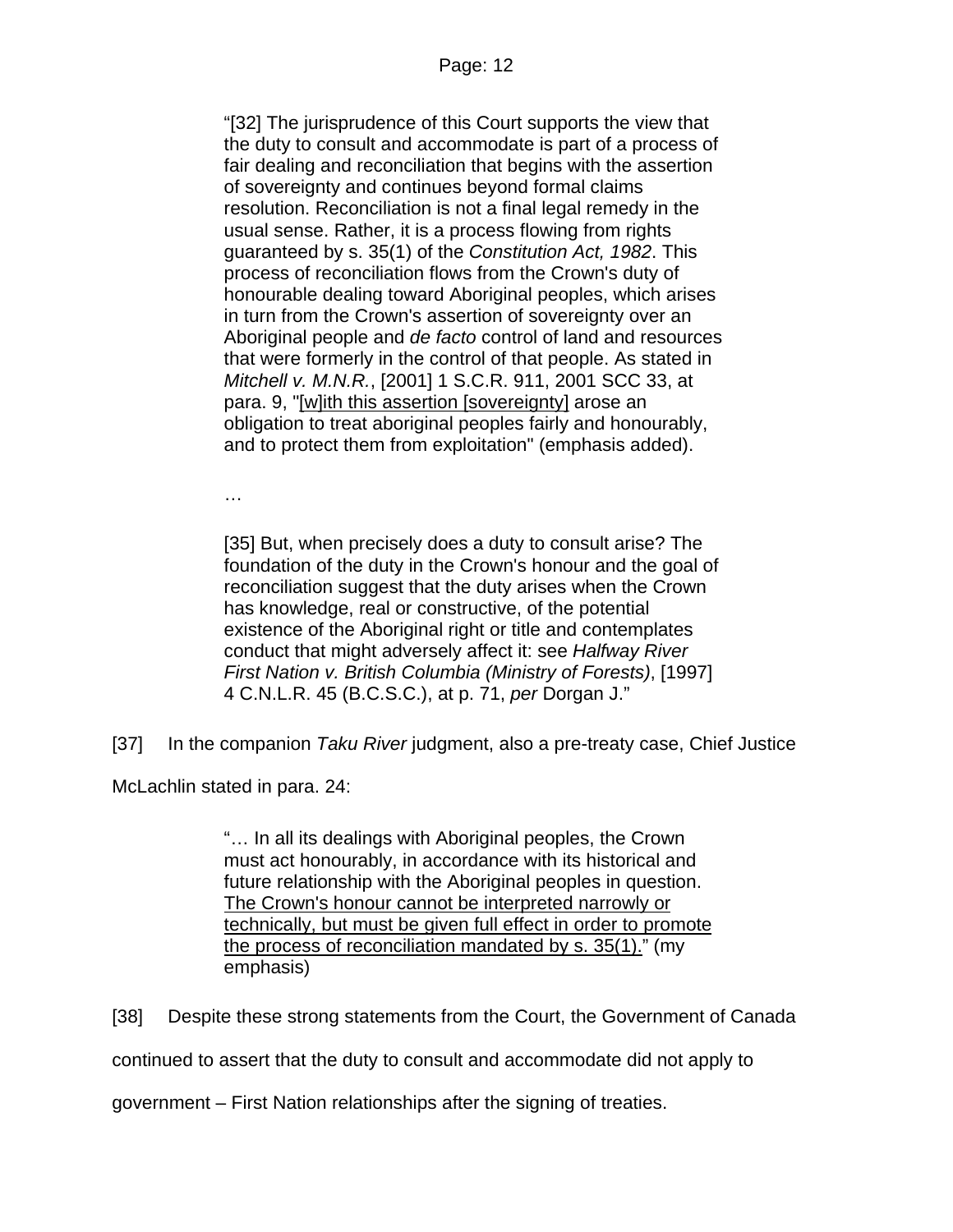[39] That issue was laid to rest in the case of *Mikisew Cree First Nation* v. *Canada (Minister of Canadian Heritage),* 2005 SCC 69, ("*Mikisew Cree*"*).*

[40] The *Mikisew Cree* case concerned a treaty made in 1899 and whether a government decision in 2000 to construct a winter road through the Mikisew's reserve constituted a breach of the duty of consultation. The Supreme Court of Canada concluded that the duty to consult and accommodate under s. 35 of the *Constitution Act, 1982,* applied and was breached, resulting in the decision to construct the winter road being returned to the Minister for consultation and consideration of the Mikisew Cree. In so doing, Binnie J. stated at para. 1 of the introduction:

> "The fundamental objective of the modern law of aboriginal and treaty rights is the reconciliation of aboriginal peoples and non-aboriginal peoples and their respective claims, interests and ambitions. The management of these relationships takes place in the shadow of a long history of grievances and misunderstanding. The multitude of smaller grievances created by the indifference of some government officials to aboriginal people's concerns, and the lack of respect inherent in that indifference has been as destructive of the process of reconciliation as some of the larger and more explosive controversies. And so it is in this case."

[41] Binnie J. made it clear that the principle of consultation concerns not just the Mikisew "but other First Nations and non-aboriginal government as well" (para. 3).

[42] In responding to the Crown's submission that the treaty represented the

accommodation of aboriginal interests, Binnie J. stated at para. 54:

"This is not correct. Consultation that excludes from the outset any form of accommodation would be meaningless. The contemplated process is not simply one of giving the Mikisew an opportunity to blow off steam before the Minister proceeds to do what she intended to do all along. Treaty making is an important stage in the long process of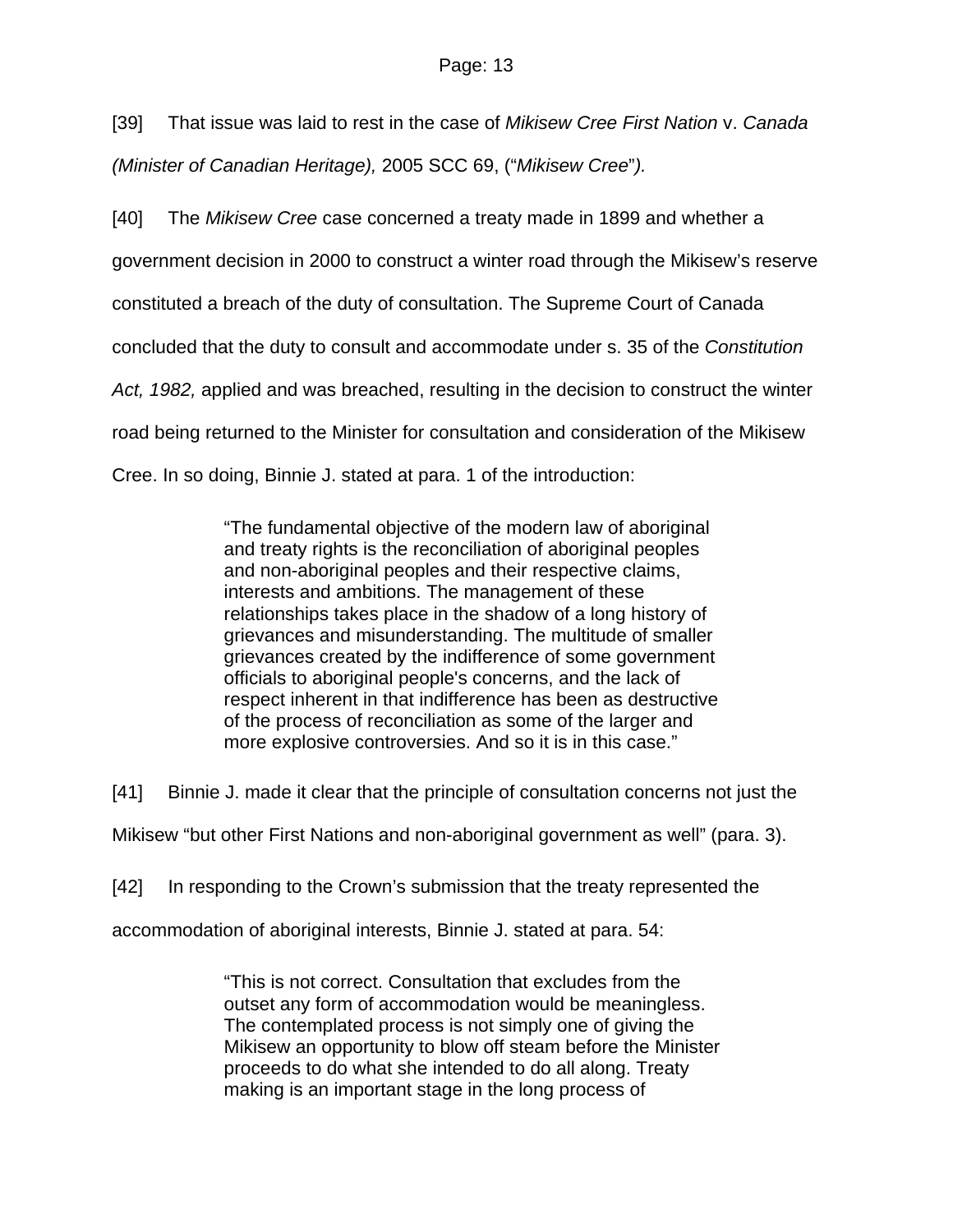reconciliation, but it is only a stage. What occurred at Fort Chipewyan in 1899 was not the complete discharge of the duty arising from the honour of the Crown, but a rededication of it."

[43] The Supreme Court of Canada went on to say that the 1899 negotiations in

*Mikisew Cree* "were the first step in a long journey that is unlikely to end any time soon"

and that the Crown's right to take up lands under treaty is subject to the duty to consult

and accommodate "before reducing the area over which [Mikisew Cree] may continue to

pursue their hunting, trapping and fishing rights" (para. 56).

[44] However, the Mikisew's 1899 treaty gives both procedural and substantive rights.

As stated by Binnie J. at para. 57 of *Mikisew Cree*:

"As stated at the outset, the honour of the Crown infuses every treaty and the performance of every treaty obligation. Treaty 8 therefore gives rise to Mikisew procedural rights (e.g. consultation) as well as substantive rights (e.g. hunting, fishing and trapping rights). Were the Crown to have barrelled ahead with implementation of the winter road without adequate consultation, it would have been in violation of its *procedural* obligations, quite apart from whether or not the Mikisew could have established that the winter road breached the Crown's *substantive* treaty obligations as well."

[45] The question of the application of the duty to consult and accommodate has arisen in Yukon in the case of *Little Salmon/Carmacks*. In that case, the Little Salmon/Carmacks First Nation signed a Final Agreement on July 21, 1997. The central issue for the Yukon Court of Appeal was whether the duty to consult and accommodate applies in the context of a modern comprehensive land claims agreement.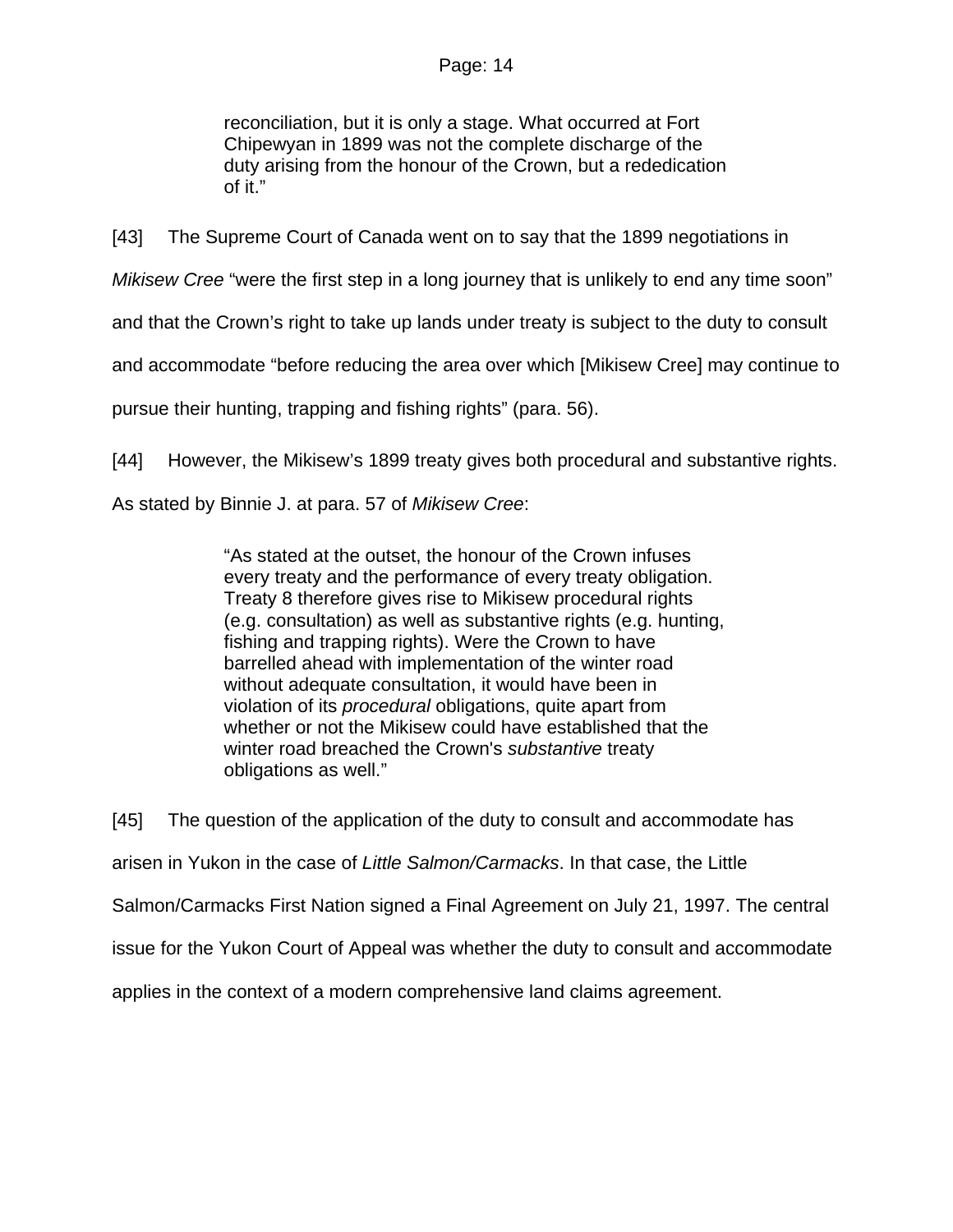[46] In *Little Salmon/Carmacks*, the Yukon Court of Appeal reviewed the *Mikisew* 

*Cree*, *Haida Nation* and *Taku River* judgments. Kirkpatrick J.A. stated at paras. 63 and

67:

"[63] … These cases do not presume the duty to consult arises in all aspects of a Crown-First Nations relationship. Rather, *Haida Nation* and *Taku River Tlingit* assist in articulating the question at hand: what is required in the circumstances of the case at bar to fulfill the honour of the Crown in its dealings with the First Nation and in the implementation of the Final Agreement? (my emphasis)

…

[67] The inescapable conclusion to be drawn from the reasons of Binnie J. is that the honour of the Crown and a duty to consult and accommodate applies in the interpretation of treaties and exists independent of treaties." (my emphasis)

[47] Kirkpatrick J.A. went on to state in para. 90:

"[90] However, as I have noted, the honour of the Crown and the correlative duty to consult are constitutional duties for the reasons expressed in *Haida Nation*, *Taku River Tlingit*, and *Mikisew*. They exist outside and infuse the treaty and govern Yukon's dealings with Yukon First Nations. In my opinion, the duty to consult does apply to the interpretation and implementation of the Final Agreement and is not precluded from application by the terms of the treaty. In my view, such a finding does not render the Final Agreement uncertain or open to unending renegotiation. It simply means that Yukon must be cognizant of potential adverse impacts on First Nations' treaty rights when Yukon proposes to dispose of Crown lands, and, when treaty rights may be affected, Yukon must seek consultation with First Nations. The degree of consultation will be a function of potential impact. (my emphasis)

[48] I wish to comment on the wording of Binnie J. and Kirkpatrick J. that the honour of the Crown "exists independent of treaties" and "exists outside" treaties. Arguably, if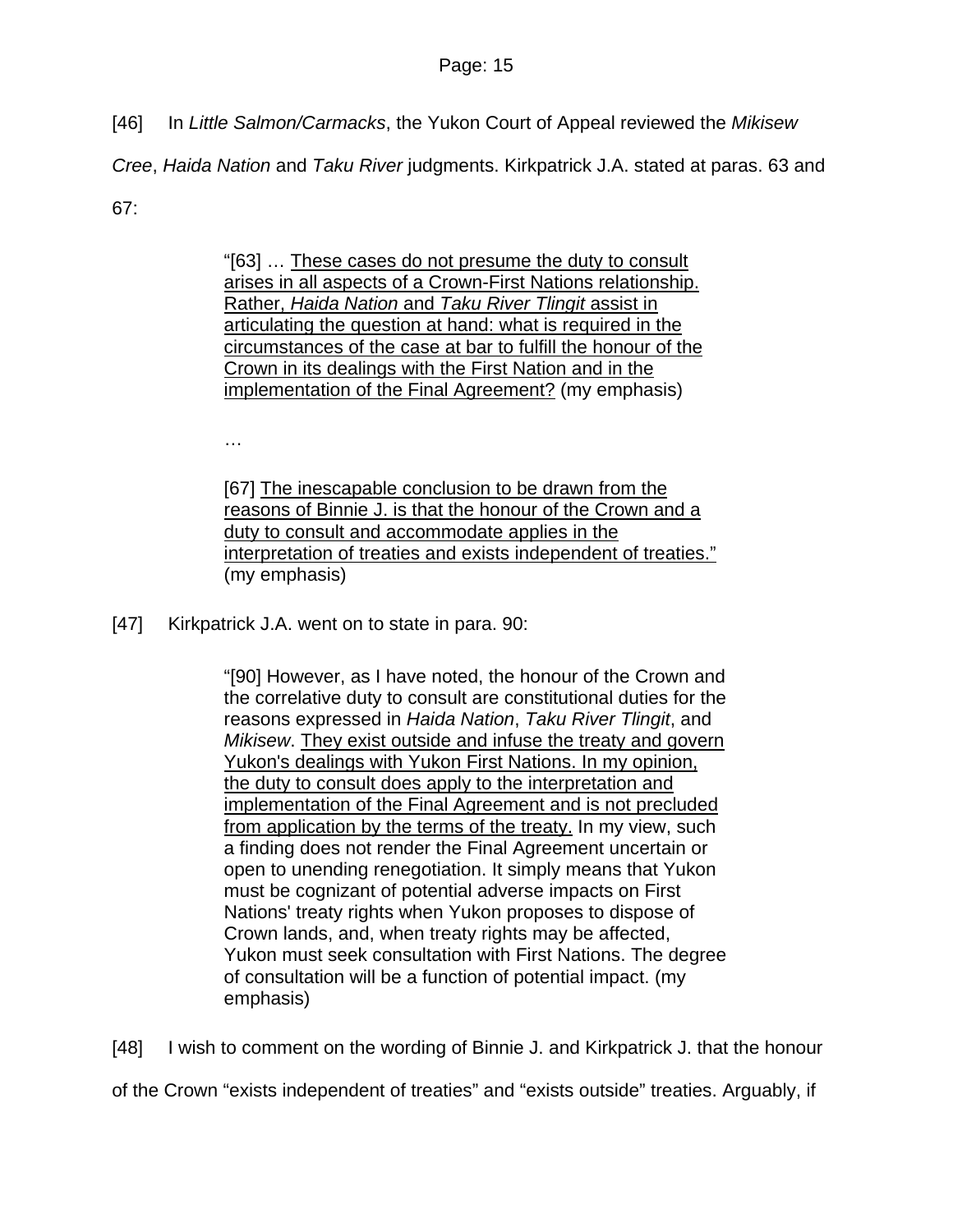one were to avoid a "narrowly and technically" based interpretation, it could be argued, as counsel for Ta'an Kwach'an Council does in the case at bar, that the honour of the Crown exists independently of a s. 35 interpretation and is not based upon an existing aboriginal or treaty right. I will return to this below.

[49] The precise issue in *Little Salmon/Carmacks* was whether the Yukon

Government, in granting Crown land in the traditional territory of the First Nation where

its members held a right of access for the purpose of non-commercial harvesting of fish

and wildlife, had the legal duty to consult and accommodate the First Nation.

[50] In concluding that there was a duty to consult and that the Yukon Government

had satisfied the duty in the circumstances of that case, the Yukon Court of Appeal

stated at paras. 95 and 97:

"[95] The duty to consult arises whenever Yukon proposes to take action that may have potential adverse effects on treaty rights. The threshold is obviously low because, until a First Nation is informed of the proposed action, it is unable to provide input as to the extent of any impact the proposed action may have on its treaty rights. Yukon will know whether the proposed disposition may potentially affect a First Nation's treaty right, at which point the duty to consult will be triggered. …

…

[97] In my opinion, Yukon's recognition that consultation was "good practice" was coincident with the point at which a duty to consult was triggered in this case. As the Supreme Court of Canada has observed on several occasions, the existence and scope of the duty must be determined on a case by case basis. Here, it is clear that there existed potential infringement of treaty rights, thereby triggering the duty to consult. The more difficult issue is the scope of the duty and whether it was satisfied in this case." (my emphasis)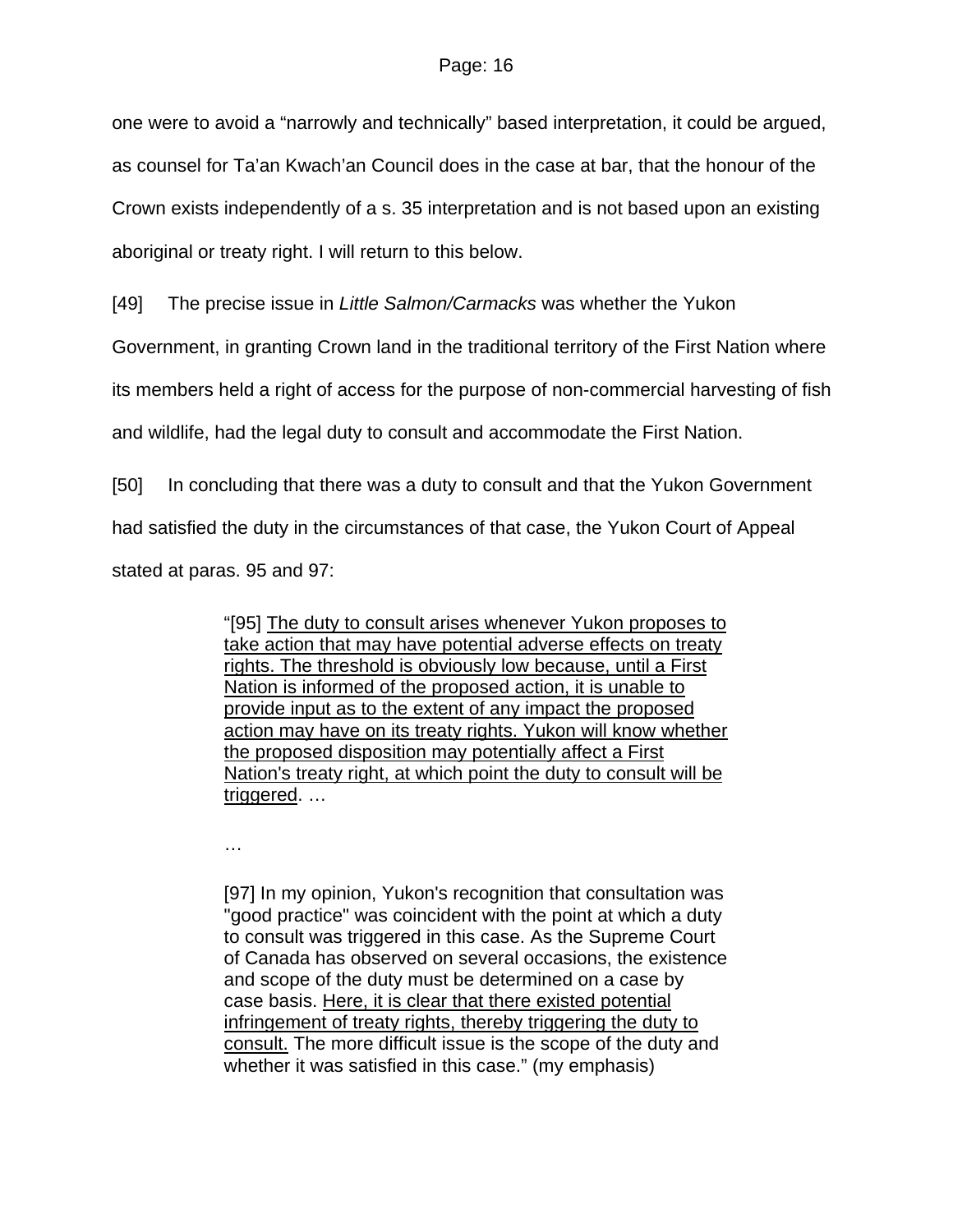[51] The low threshold referred to is the threshold of knowing that government action may have potential adverse effects on treaty rights. The input of the First Nation about any adverse impact on their rights may be important to have before concluding that the duty to consult may be triggered.

# **ANALYSIS**

[52] The question in the case at bar is not whether the duty to consult and

accommodate applies to this Final Agreement signed on January 13, 2002. It does. The

question is whether the duty is triggered on the facts of this case.

[53] Ta'an Kwach'an Council relies upon three interests in the Final Agreement and

one in the Self-Government Agreement that it says are affected by the action of the

Yukon Government to put the waterfront land up for sale by public tender. The terms of

the Final Agreement alleged to be affected are:

"9.1.1 Settlement Land Amount; The objective of this chapter is to recognize the fundamental importance of land in protecting and enhancing a Yukon First Nation's cultural identity, traditional values and life style, and in providing a foundation for a Yukon First Nation's selfgovernment arrangements.

9.6.1 Crown and Settlement Land Exchange A Yukon First Nation and Government may agree to exchange Crown Land for Settlement Land and may agree that Crown Land exchanged for Settlement Land will be Settlement Land provided that any such agreement shall not affect the cession, release and surrender of any aboriginal claim, right, title or interest in respect of that Crown Land.

22.1.1 Economic Development Measures The objectives of this chapter are as follows: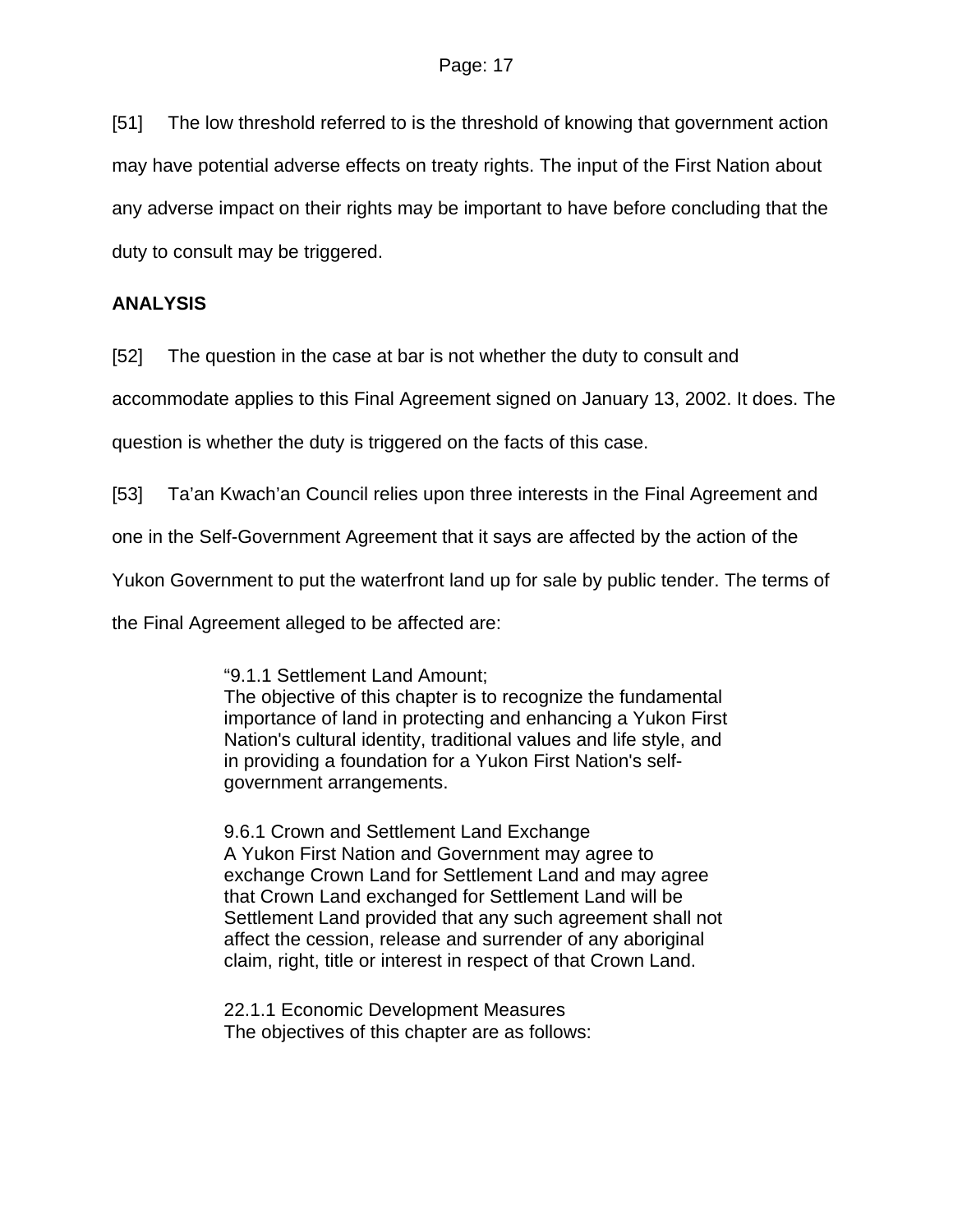22.1.1.1 to provide Yukon Indian People with opportunities to participate in the Yukon economy;

## 22.1.1.2 to develop economic self-reliance for Yukon Indian People; and

# 22.1.1.3 to ensure that Yukon Indian People obtain economic benefits that flow directly from the Settlement Agreements."

[54] The Self-Government Agreement contains the following paragraph under the

heading Compatible Land Use:

## "25.1.2

where a proposed land use of Non-Settlement Land may have significant impact on the use of adjacent Settlement Land, the Yukon or the affected municipality, as the case may be, shall Consult with the Ta'an Kwach'an Council for the purpose of resolving an actual or potential incompatibility in land use of the Non-Settlement Land and adjacent Settlement Land"

[55] However, the land in question, parcel C-97FS, even if it were Settlement Land, is

not included in the list of Settlement Land subject to the compatible Land Use

paragraph.

[56] Counsel for Ta'an Kwach'an Council submits that the First Nation is not able to

achieve the objectives included in the Final Agreement because the Yukon

Government's decision to sell the waterfront land adversely affects each one of them.

He advocates for a broad interpretation of the Final Agreement to achieve true

reconciliation. He also submits that Ta'an Kwach'an Council selected C-97FS and,

despite its technical status as Crown land because of the lack of consent of Kwanlin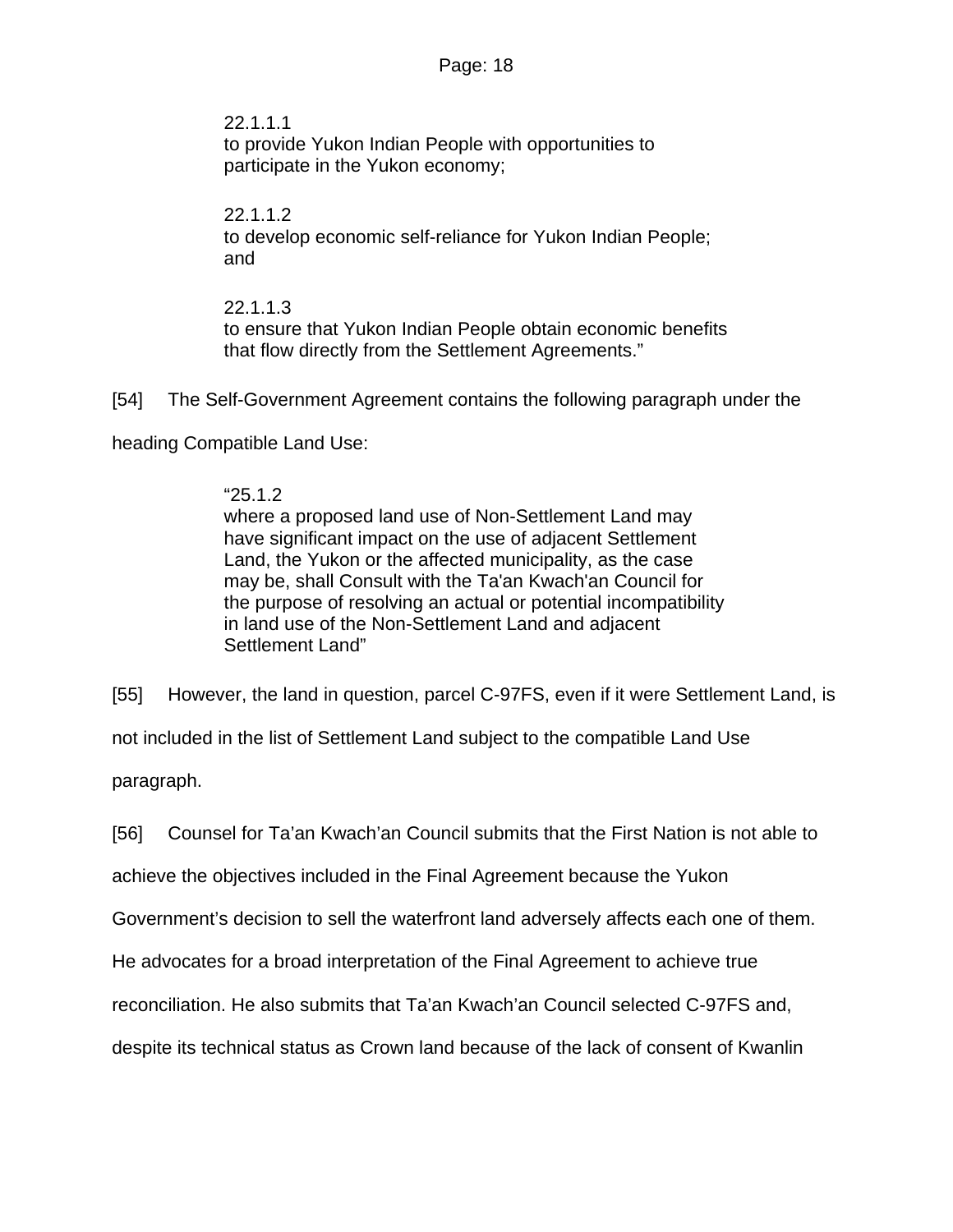Dun First Nation, they have an interest that will be affected by the sale of the waterfront land.

[57] The Yukon Government submits simply that the duty to consult does not arise because the Ta'an Kwach'an Council does not have any aboriginal or treaty rights that would be affected by the sale. The waterfront land is Non-Settlement Land and the Ta'an Kwach'an Council has surrendered its rights to it. The only treaty "rights" that could be affected are objectives as opposed to rights, and not capable of triggering the duty to consult and accommodate.

[58] I have concluded that although the threshold to trigger a duty to consult and accommodate is a low one, there is no duty to consult in these factual circumstances.

[59] Firstly, these facts are quite distinct from those in *Little Salmon/Carmacks*. In that case, the land being disposed was Crown land in the traditional territory of the First Nation and subject to the treaty right to harvest fish and wildlife. In the Ta'an Kwach'an facts, the waterfront land is not Crown land as defined in the Final Agreement which provides:

> ""Crown Land" means land vested from time to time in Her Majesty in Right of Canada, whether the administration and control thereof is appropriated to the Commissioner of the Yukon or not, but does not include Settlement Land.

"Settlement Land" means Category A Settlement Land, Category B Settlement Land or Fee Simple Settlement Land.

"Non-Settlement Land" means all land and water in the Yukon other than Settlement Land and includes Mines and Minerals in Category B Settlement Land and Fee Simple Settlement Land, other than Specified Substances."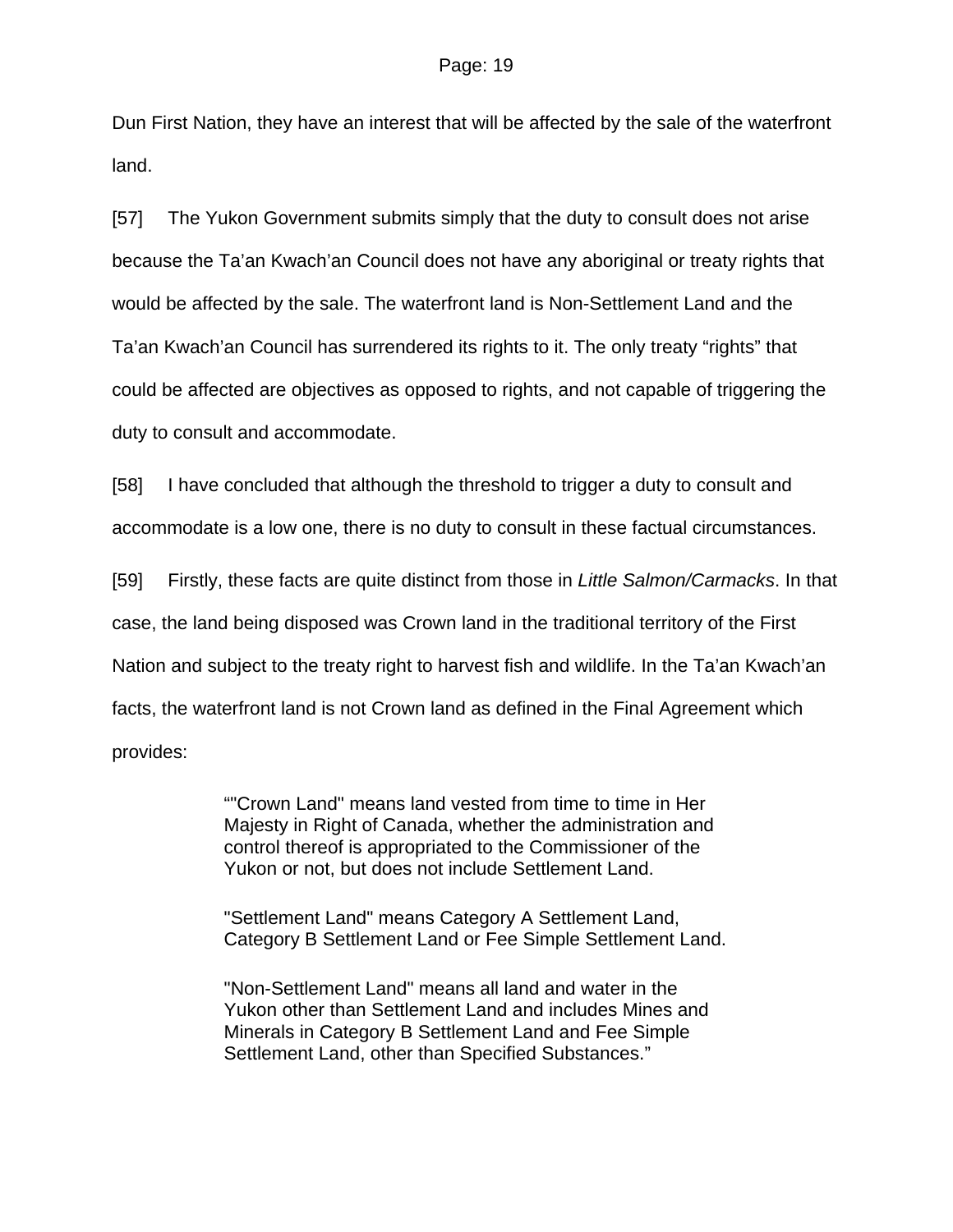[60] The waterfront land is legally held by the Commissioner of Yukon for the Yukon Government and not by Her Majesty in Right of Canada. Before the signing of the Final Agreement, it was held by a third party. It cannot be brought into the Final Agreement as it is not Crown land by the terms of the Final Agreement. Ta'an Kwach'an Council has specifically surrendered its aboriginal claims, rights, title and interests, in and to Non-Settlement Land, which includes the waterfront land. This somewhat technical analysis does not resolve the issue as it does not address the question of whether there are nevertheless, treaty rights in the Final Agreement adversely impacted.

[61] I am of the view that objectives in the Final Agreement cannot be elevated to the status of treaty rights. As a matter of policy, if the court were to interpret all of the objectives or interests referred to in the Final Agreement as treaty rights, the result would be that every action of the Yukon Government in the traditional territory of a First Nation would trigger the duty to consult. Neither *Mikisew Cree* nor *Little Salmon/Carmacks* indicate that such an interpretation can be made. The treaty right must be sufficiently precise in the wording of the Final Agreement so as to be identifiable by the Yukon Government at the outset.

[62] The fact that the parcel C-97FS may be impacted by the sale of the waterfront lots does not raise a treaty right. It is not Settlement Land and its lack of status as Settlement Land is not due to any act or omission of the Yukon Government. Further, even if it were Settlement Land, it is not included in the list of Settlement Land subject to the right to consultation under the Compatible Land Use duty to consult.

[63] In any event, I do not find that the commercial nature of the sale of the waterfront lots, at least from the Yukon Government's perspective, is the determining feature or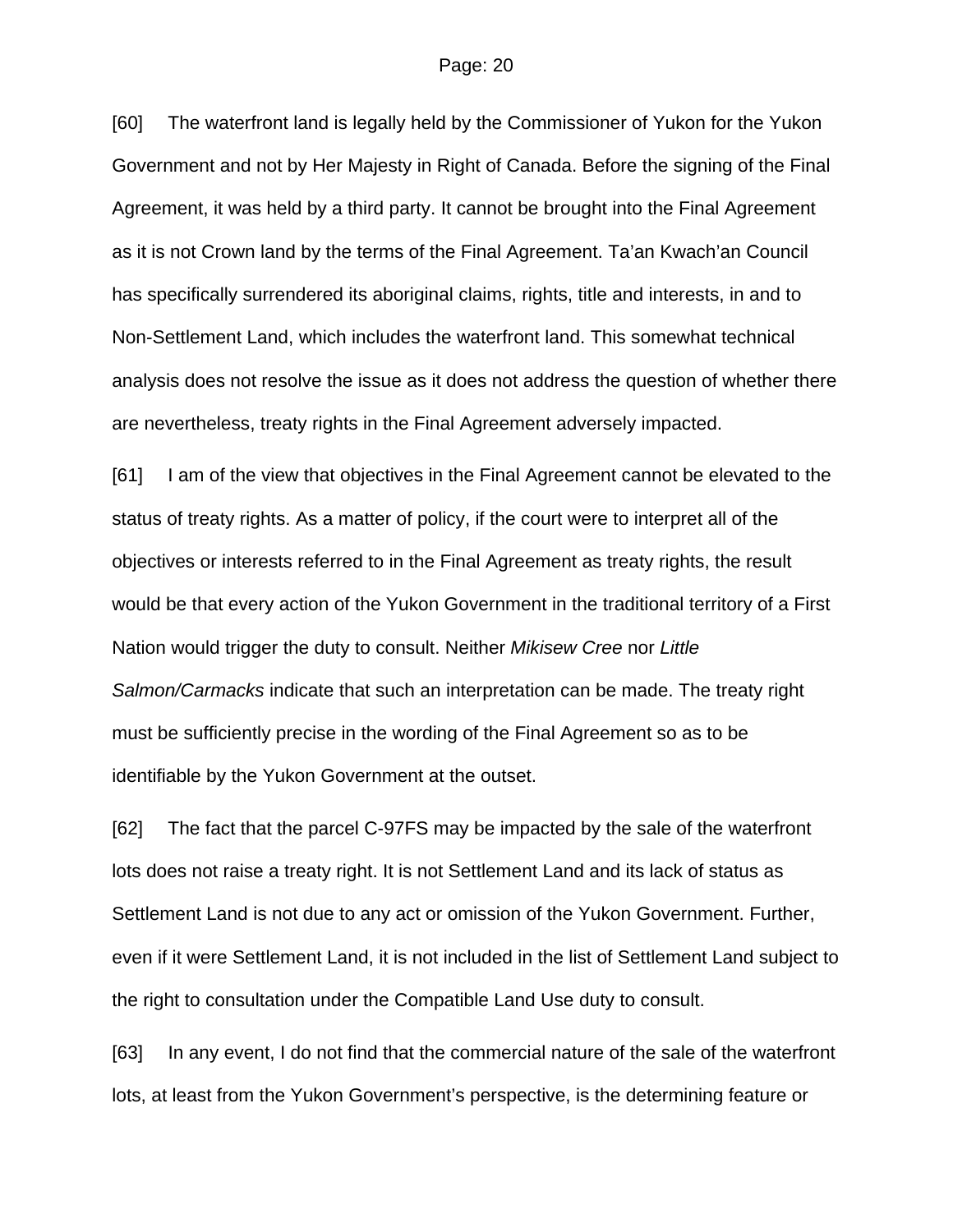factor in this case. The focus on whether a constitutional duty to consult and accommodate arises must focus on the Final Agreement or the Self Government Agreement. In other words, the critical question is not to determine whether the First Nation surrendered its aboriginal title to the waterfront land but whether the action of the Yukon Government could have a potential adverse impact on the First Nation's treaty rights.

[64] In my view, there is no potential adverse impact on a treaty right in the facts of this case that would trigger the duty to consult.

### **THE HONOUR OF THE CROWN**

[65] The honour of the Crown is "a core precept" or constitutional principle that the Supreme Court of Canada applies in its interpretation of s. 35 of the *Constitution Act, 1982*. It is worth repeating some of the hallmarks of this principle that have already been stated:

- 1. It is not a mere incantation, but rather a core precept that finds its application in concrete practices (*Haida Nation*, para. 16).
- 2. The honour of the Crown is always at stake in its [the Crown's] dealings with Aboriginal peoples (*Haida Nation*, para. 16).
- 3. In all its dealings with Aboriginal peoples, from the assertion of sovereignty to the resolution of claims and the implementation of treaties, the Crown must act honourably to achieve the reconciliation of the sovereignty of the Crown with the pre-existence of aboriginal societies. (*Haida Nation*, para. 17).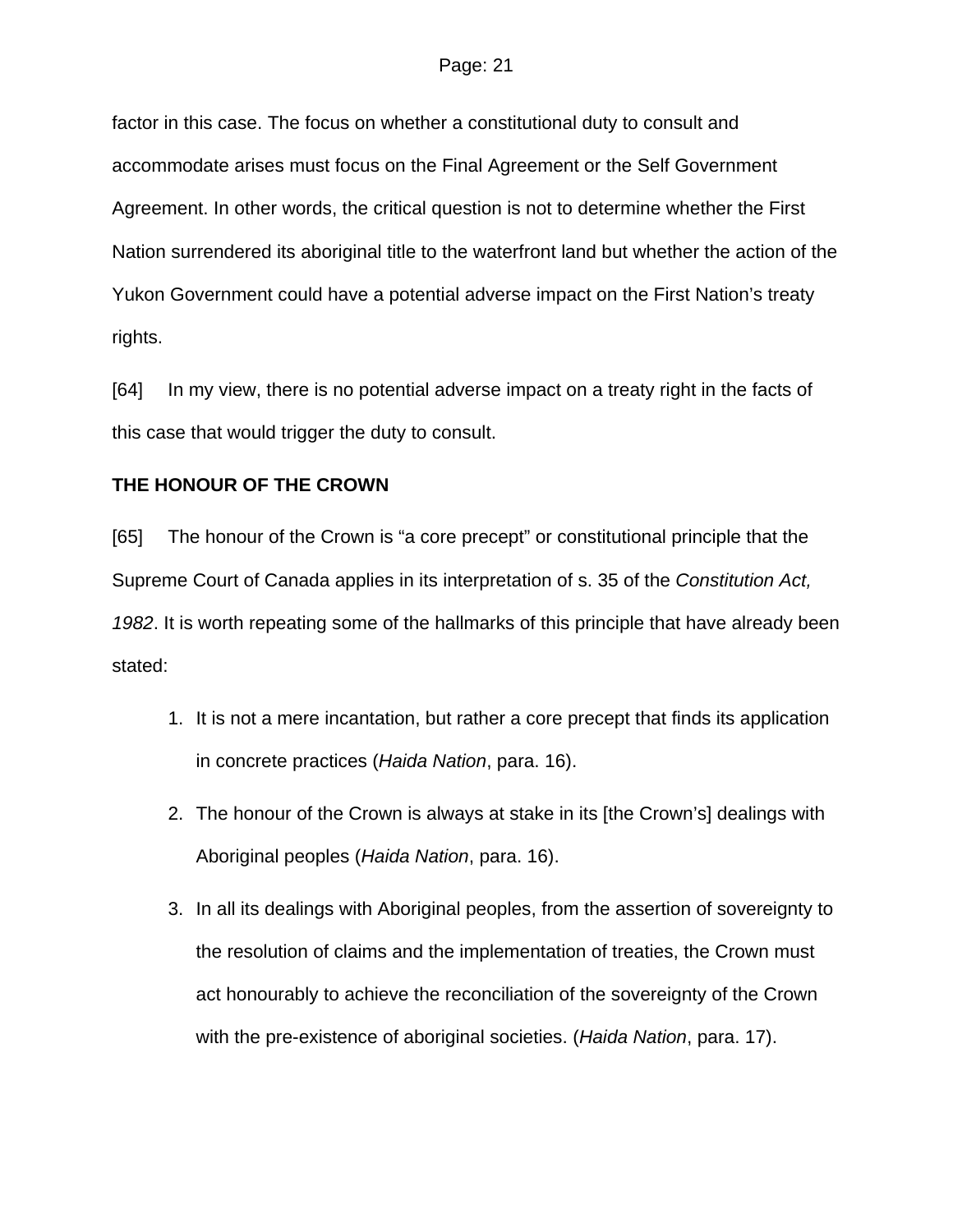4. The honour of the Crown infuses the process of treaty making and treaty interpretation. In making and applying treaties, the Crown must act with honour and integrity avoiding even the appearance of "sharp dealing" (*Haida Nation*, para. 19).

[66] In *Mikisew Cree*, Binnie J. gave a further explanation of the honour of the Crown at para. 51:

> "The duty to consult is grounded in the honour of the Crown, and it is not necessary for present purposes to invoke fiduciary duties. The honour of the Crown is itself a fundamental concept governing treaty interpretation and application that was referred to by Gwynne J. of this Court *as a treaty obligation* as far back as 1895, four years before Treaty 8 was concluded: *Province of Ontario v. Dominion of Canada* [\(1895\), 25 S.C.R. 434](http://www.lexisnexis.com/ca/legal/search/runRemoteLink.do?service=citation&langcountry=CA&risb=21_T4468456989&A=0.020528059933415554&linkInfo=CA%23SCR%23year%251895%25page%25434%25decisiondate%251895%25vol%2525%25sel2%2525%25sel1%251895%25&bct=A), at pp. 511-12 *per* Gwynne J. (dissenting). While he was in the minority in his view that the treaty obligation to pay Indian annuities imposed a trust on provincial lands, nothing was said by the majority in that case to doubt that the honour of the Crown was pledged to the fulfilment of its obligations to the Indians. This had been the Crown's policy as far back as the *Royal Proclamation of 1763*, and is manifest in the promises recorded in the report of the Commissioners. The honour of the Crown exists as a source of obligation independently of treaties as well, of course. In *Sparrow, Delgamuukw v. British Columbia* [\[1997\]](http://www.lexisnexis.com/ca/legal/search/runRemoteLink.do?service=citation&langcountry=CA&risb=21_T4468456989&A=0.20357619889858358&linkInfo=CA%23SCR%23year%251997%25page%251010%25vol%253%25sel2%253%25sel1%251997%25&bct=A)  [3 S.C.R. 1010](http://www.lexisnexis.com/ca/legal/search/runRemoteLink.do?service=citation&langcountry=CA&risb=21_T4468456989&A=0.20357619889858358&linkInfo=CA%23SCR%23year%251997%25page%251010%25vol%253%25sel2%253%25sel1%251997%25&bct=A), *Haida Nation* and *Taku River*, the "honour of the Crown" was invoked as a central principle in resolving aboriginal claims to consultation despite the absence of any treaty." (my emphasis)

[67] Counsel for Ta'an Kwach'an Council submits that all of these remarks suggest that the honour of the Crown has an independent or free-standing status through which the words of the Premier in his letters must be filtered. The result sought by Ta'an Kwach'an Council is that there be, at the very least, a declaration that the honour of the Crown has been breached by the Premier's failure to meet with them after giving the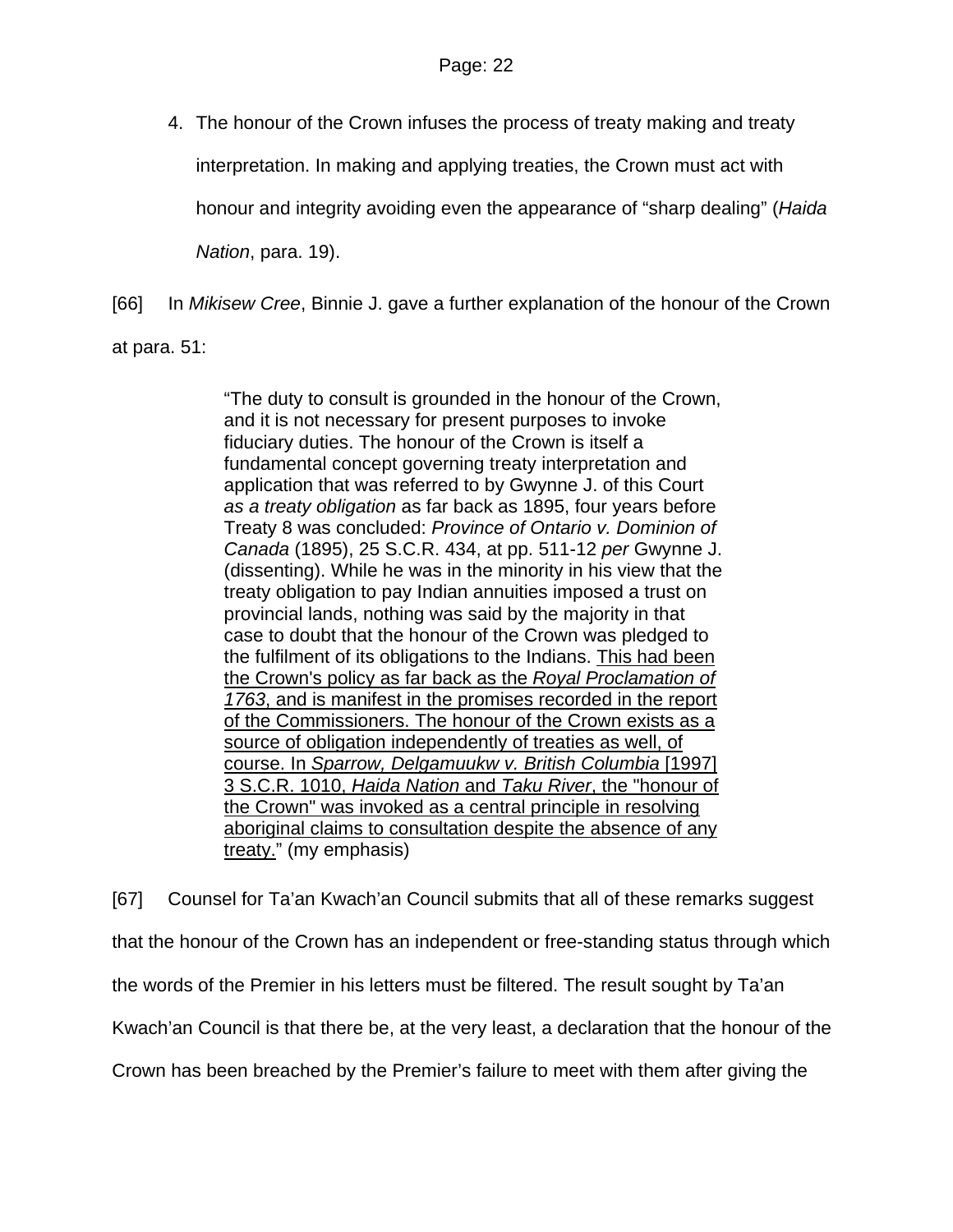assurance that he would and that a substantive remedy be granted to set aside or suspend the public tender until the contemplated discussion of the various options takes place.

[68] The Yukon Government responds that the contemplated transaction was commercial in nature and that the commitment was a "political" one to which a legal obligation does not attach. It submits that the triggering event is the potential adverse impact on an aboriginal claim or treaty which it says does not arise on these facts. Counsel for the Yukon Government went as far as saying that this situation was analogous to a verbal promise between individuals with respect to land that could not be legally enforced.

#### **ANALYSIS**

[69] There can be no doubt that despite the broad wording used to described the honour of the Crown, it has always been applied when there is either aboriginal claims pre-treaty or treaty rights post-treaty at issue. In this sense, the honour of the Crown is a principle that is applied to ensure that the process of reconciling those aboriginal claims or treaty rights between First Nations and government is honoured. It has not been applied as an independent or free-standing cause of action between government and First Nations. The remedy sought by the Ta'an Kwach'an Council, raises the honour of the Crown to the status of a constitutional duty whether or not there is a potential adverse impact on an aboriginal claim or treaty right. In my view, the honour of the Crown is a principle that does not apply on these facts. However, I wish to make it clear that the analogy of a verbal promise between two individuals regarding a piece of property is not apt. Had there been treaty rights engaged on these facts, it would result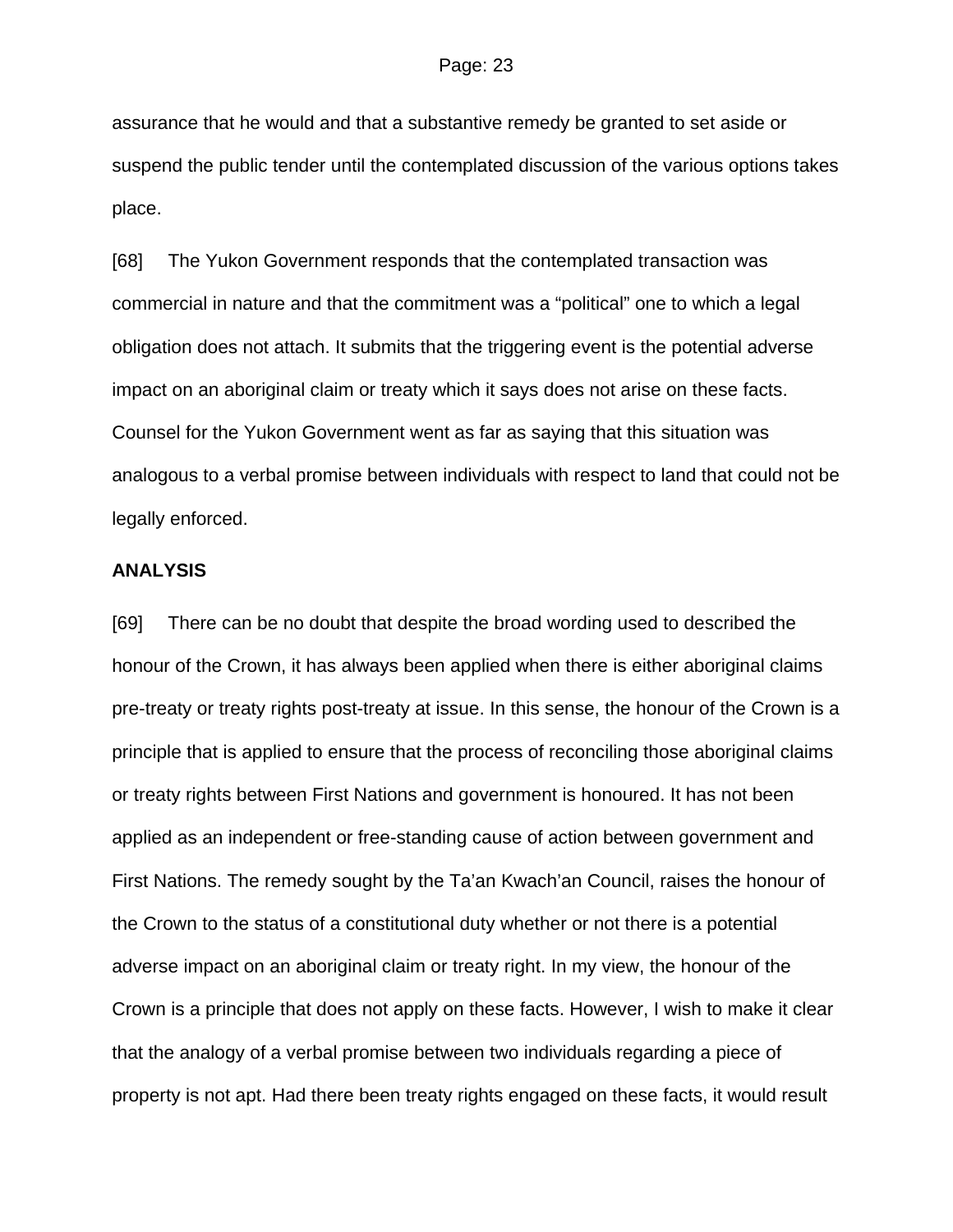in a remedy based upon a breach of the honour of the Crown. The honour of the Crown is engaged whenever aboriginal claims or treaty rights may be adversely affected.

[70] I do not subscribe to the view that the honour of the Crown disappears simply because the post-event analysis determines that a treaty right is not at issue. Rather, in my view, the honour of the Crown is a principle that could in some circumstances apply to the determination of whether a treaty right is at stake. For example, where there is a potential adverse impact on a treaty right, it may trigger an obligation based on the honour of the Crown to at least discuss the matter before action is taken that destroys the opportunity to assert the right. In other words, it would apply to a government act that foreclosed consideration of a potential adverse impact on a treaty right that leaves the First Nation with no alternative but to bring a court action that challenges newlycreated third party rights. In that circumstance, based upon the possible existence of a treaty right, the Crown is honourably bound to consult.

[71] That, however, is not the factual situation that presents in this case. In my view, prior to the filing of this court action, there was no mention of a treaty right but rather a proposed discussion to purchase the waterfront lots, by implication, on a commercial basis. There is absolutely no doubt that First Nation government interests or objectives were involved, whether as a cultural development or on a purely commercial basis. But that interest or objective does not trigger the application of the honour of the Crown unless there is a clear treaty right at issue.

[72] This does not imply that a First Nation must always, when dealing with nonaboriginal government, allege that an adverse impact on a treaty right is involved. The Yukon Government has actual knowledge of its treaty obligations and it cannot take an